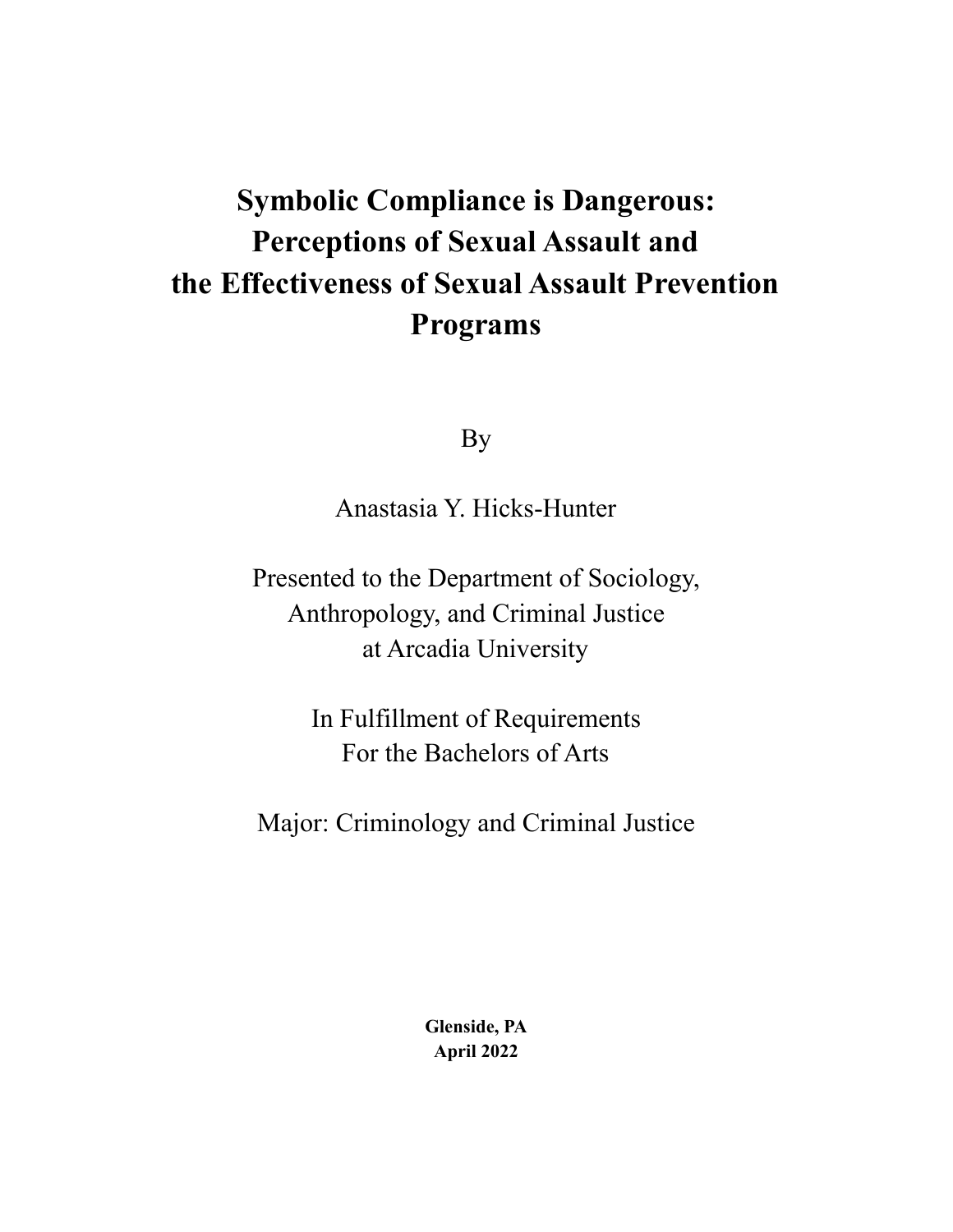# \*TRIGGER WARNING\*

The following content includes topics of Sexual Assault, Rape, and Sexism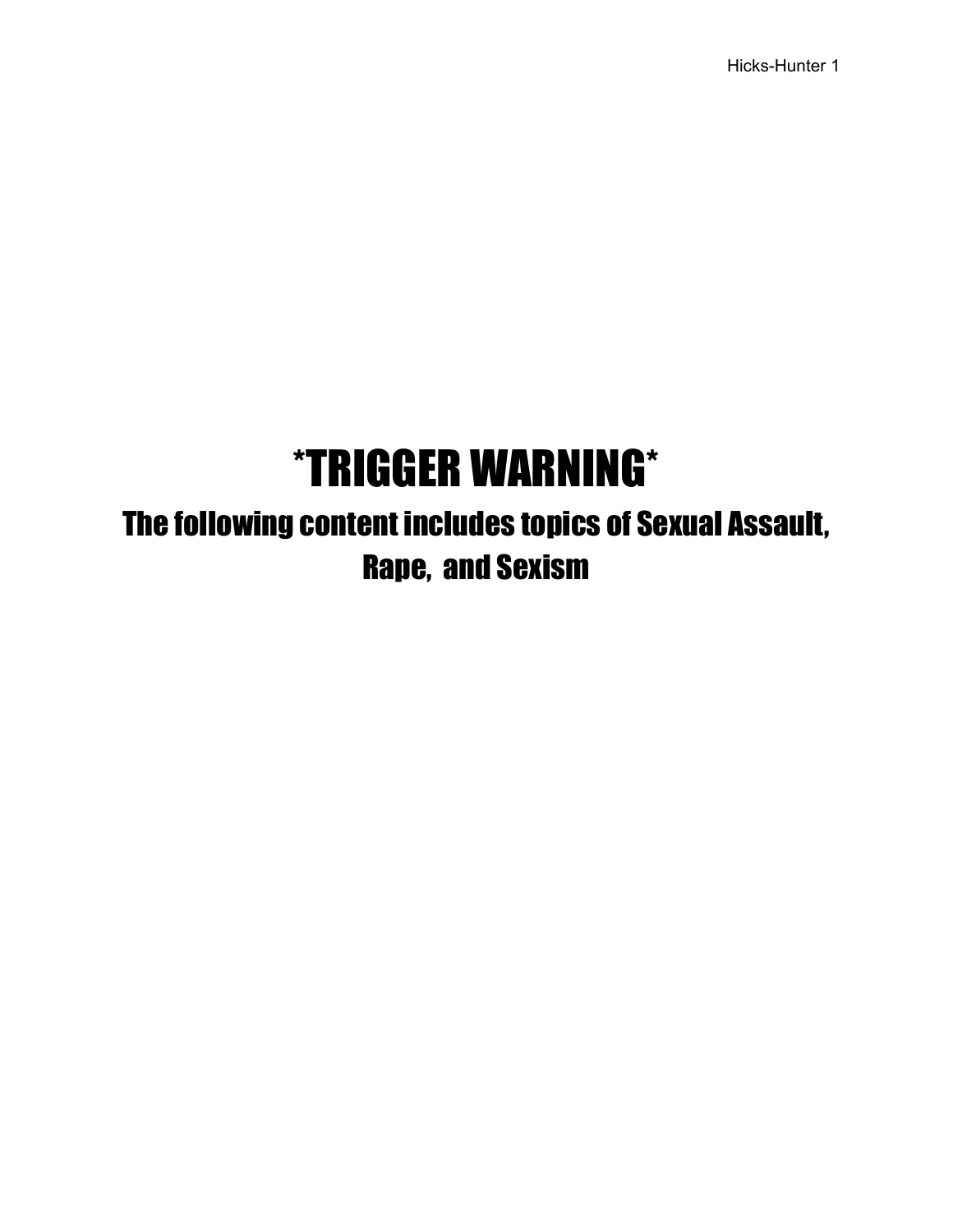### Dedication Page:

I am dedicating my thesis to sexual assault survivors and people who know sexual assault survivors. While writing, I kept in mind the survivors who were blamed for the assault, survivors who were made to feel guilty and ashamed, survivors who have not come forward yet, survivors who were confronted with internal and external challenges, and survivors who did not receive support to seek justice.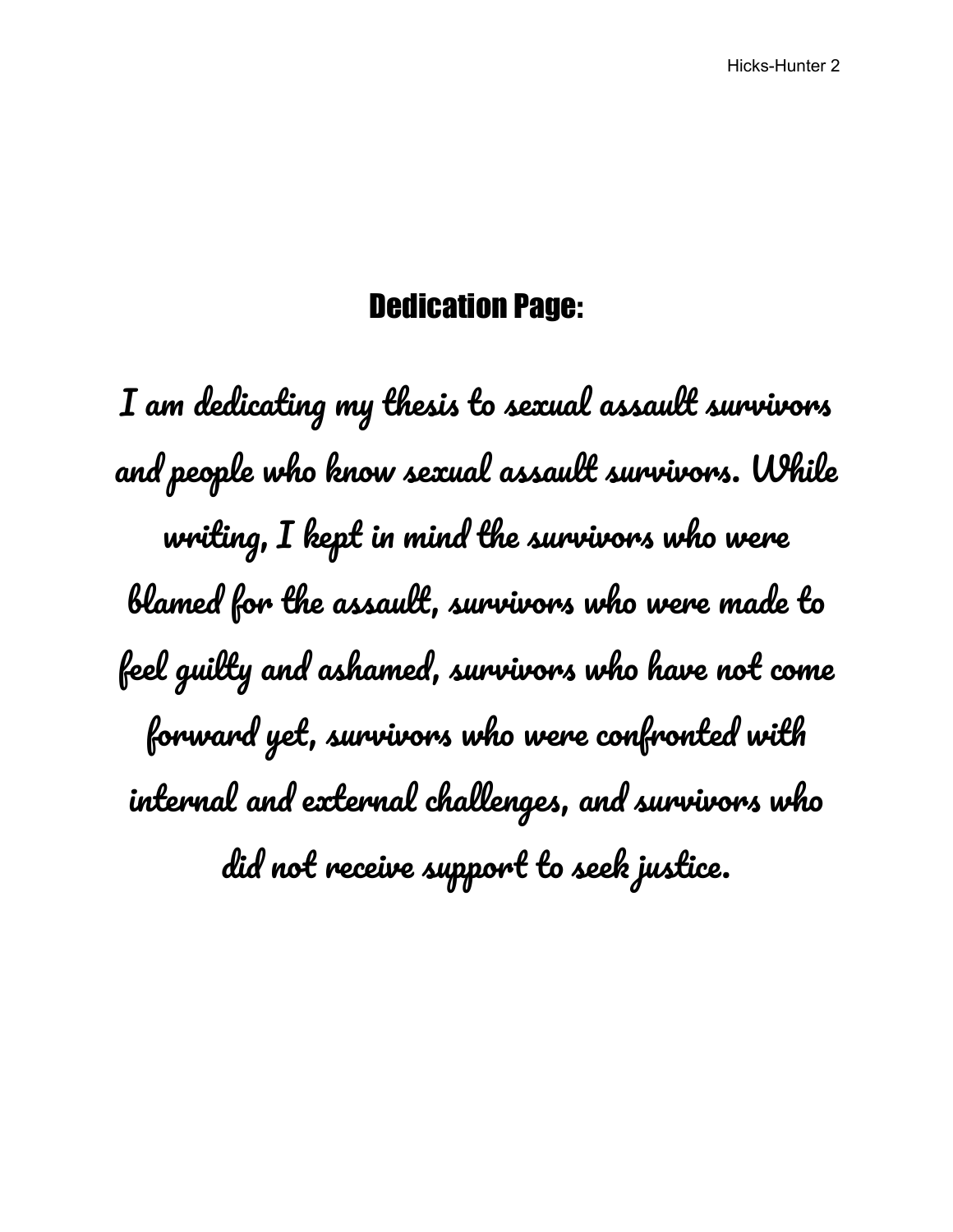#### **Introduction**

College campuses are considered safe havens for students, yet, sexual assault is a prevalent public safety issue for all students. Sexual assault is unwanted or non-consensual sexual activity that is inflicted upon the victim. Sexual assault victims are put through a life-changing experience that causes negative holistic behaviors, which requires understanding, support, and legal action for them to achieve justice. It is important to realize while all genders are victims of sexual assault, female students are disproportionately affected and are the primary focus of my research. In fact, college women are three times more likely to be a victim of sexual assault (Griffin et al. 2017). In college, female survivors of sexual assault have internal and external barriers that delay or eliminate their ability to receive adequate help on campus. Internal barriers are thoughts and actions that prevent a survivor from seeking assistance, such as survivors blaming themselves for the incident, denying the assault to avoid being labeled a victim, and using substances as a way to cope with the assault (Gameon, Lahiere, and Skewes 2021). Besides internal barriers, female survivors are confronted with external barriers, such as the Title IX office or campus police, that prevent them from having an investigation or accessing resources like therapy (Bushra 2019). It is vital for colleges to prioritize the well-being of sexual assault survivors. One of the goals of this paper is to highlight institutional problems that exacerbate the emotional, physical, and psychological state of female survivors of sexual assault.

In my research paper, I am exploring the perceptions of female college survivors of sexual assault and the effectiveness of sexual assault prevention programs. Sexual assault prevention programs are effective when colleges address the root causes of assault by bringing awareness to the public issue, mitigating the risks of assaults, and responding to the issues. In order to reduce the rates of sexual assaults, the prevention programs are compelled to minimize rape myths and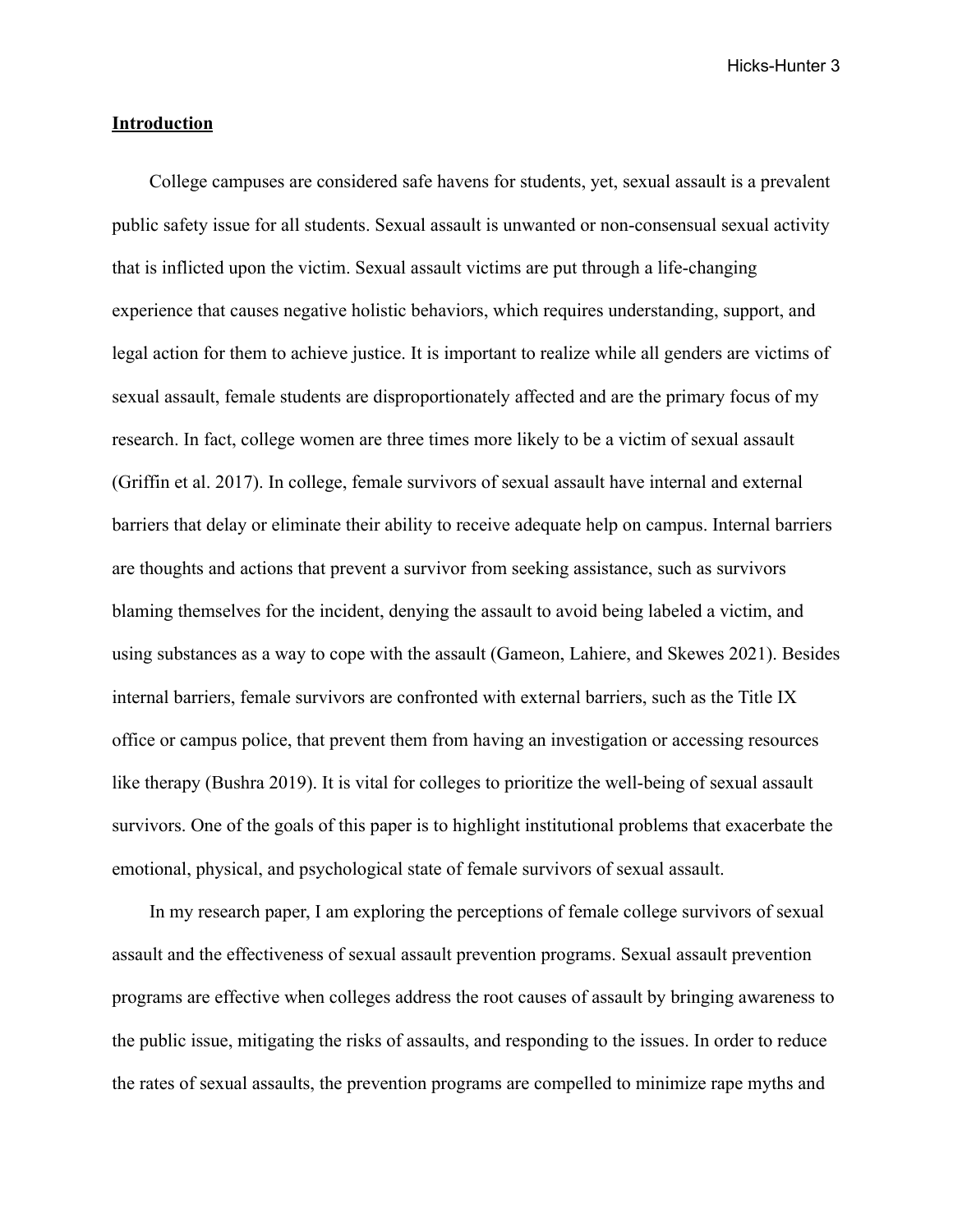victim-blaming views. Those phenomenons stem from sexism and gender oppression that female students endure in a patriarchal institution. Sexism is "individuals' attitudes, beliefs, and behaviors, as well as, organizational, institutional, and cultural practices that either reflect negative evaluations of individuals based on their gender, or support the unequal status of women" (Swim and Hyers 2019:407). "Gender oppression is an effect of the social process of gender relations that institutionalize and reproduce certain norms of gender to privilege the dominant group and marginalize, exclude, or cause other harm to the oppressed group" (Ingrey 2016:1). Along with sexism and gender oppression, my research is exploring the patriarchal culture of college by using the ideas of a feminist theorist, Bell Hooks, and the Routine Activities Theory as the theoretical frameworks to challenge the efficacy of college's sexual assault prevention programs and the impact of their prevention program on the perception of female survivors of sexual assault.

#### **Background**

The most known type of sexual assault is rape or attempted rape which is defined as non-consensual penetration. Sexual assault also consists of unwanted fondling, sexual coercion, and any sexual activity to that which one party did not give consent (Wright, Zounlome, and Whiston 2020). Some victims are assaulted in nonphysical ways like the perpetrator using sexual coercion. Sexual coercion is the perpetrator threatening or pressuring their victim into having sexual intercourse. With this in mind, verbal and conscious consent from both parties before sexual intercourse is vital to avoid an assault charge. Consent is a verbal yes between both parties to assure understanding and agreement on what is going to happen (Bushra 2019). Intercourse is non-consensual and considered assault when invalid consent is given like when someone is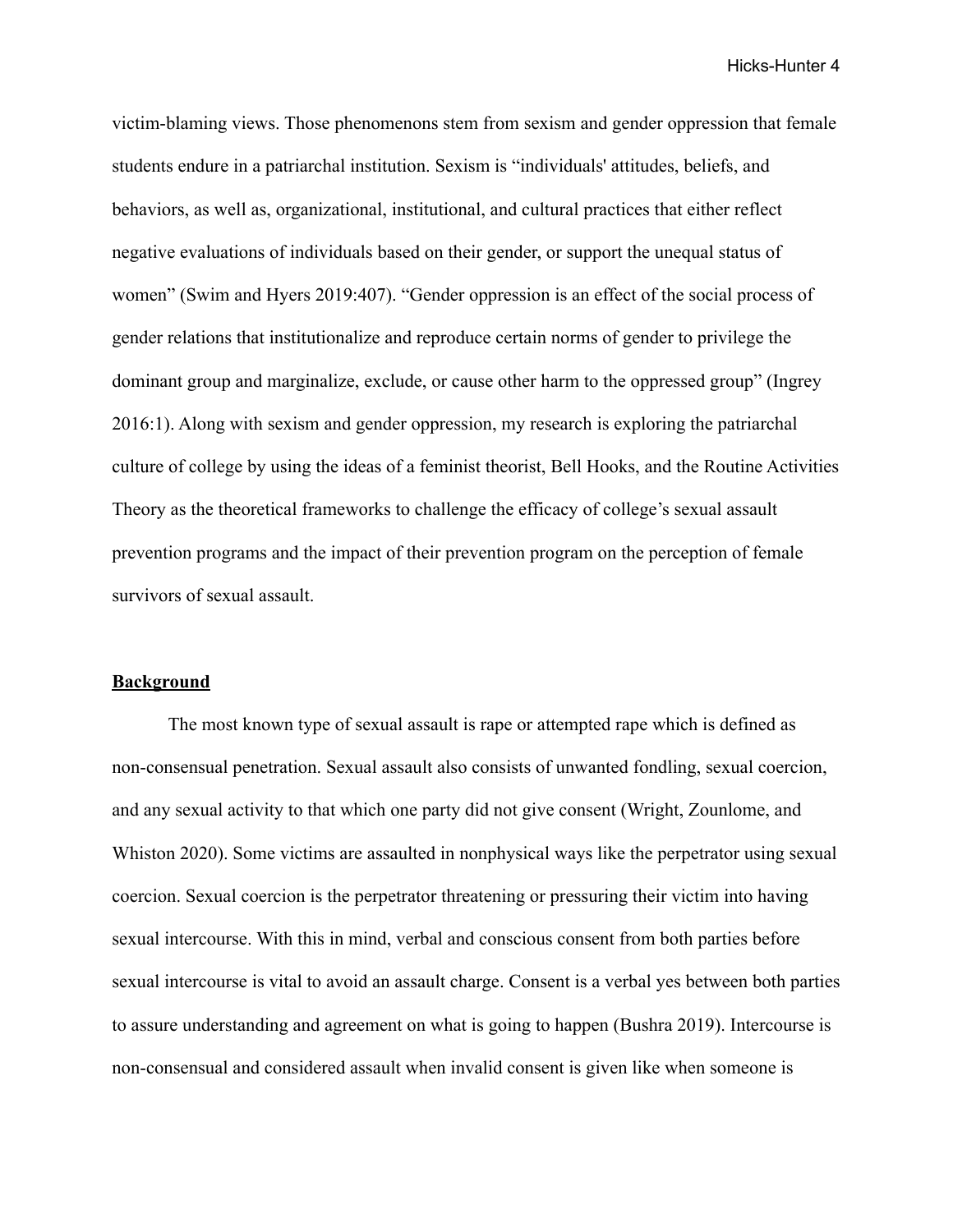intoxicated, mentally impaired, or unconscious. During any sexual activity, consent is freely given and reversible which means one can change their mind at any minute instead of being subjected to pressure or threats, which is assault.

#### *Effects of Victims*

Sexual assault is a traumatic experience that impacts the victims in multiple ways. Victims have specific needs on their path to recovery to ease their trauma. Trauma does not have an expiration for assault victims which highlights long-term support from adequate and accessible resources. College survivors of sexual assault may experience Post-Traumatic stress disorder, depression, anxiety, and suicidal thoughts (Gameon et al. 2021). Besides a decrease in mental health, some victims are physically injured or have academically suffered due to the assault. College victims are less likely to seek help and deal with all these problems themselves because of social stigmas. Social stigmas are negative attitudes society has toward victims that encourage victims to have low self-esteem and blame themselves for what happened to them (Worthen and Wallace 2021). Even though females are the primary focus of my study, this paper aims to discuss social stigmas and gender stereotypes that discloses grow into detrimental cultural attitudes affecting everyone in patriarchal institutions like college campuses.

#### *Title IX/Obama Administration*

The federal government enacted the Title IX of the Education Amendments of 1972 (Title IX) which states "no person in the United States shall, on the basis of sex, be excluded from participation in, be denied the benefits of, or be subjected to discrimination under any education program or activity receiving federal financial assistance" (Melnick 2020:1). There was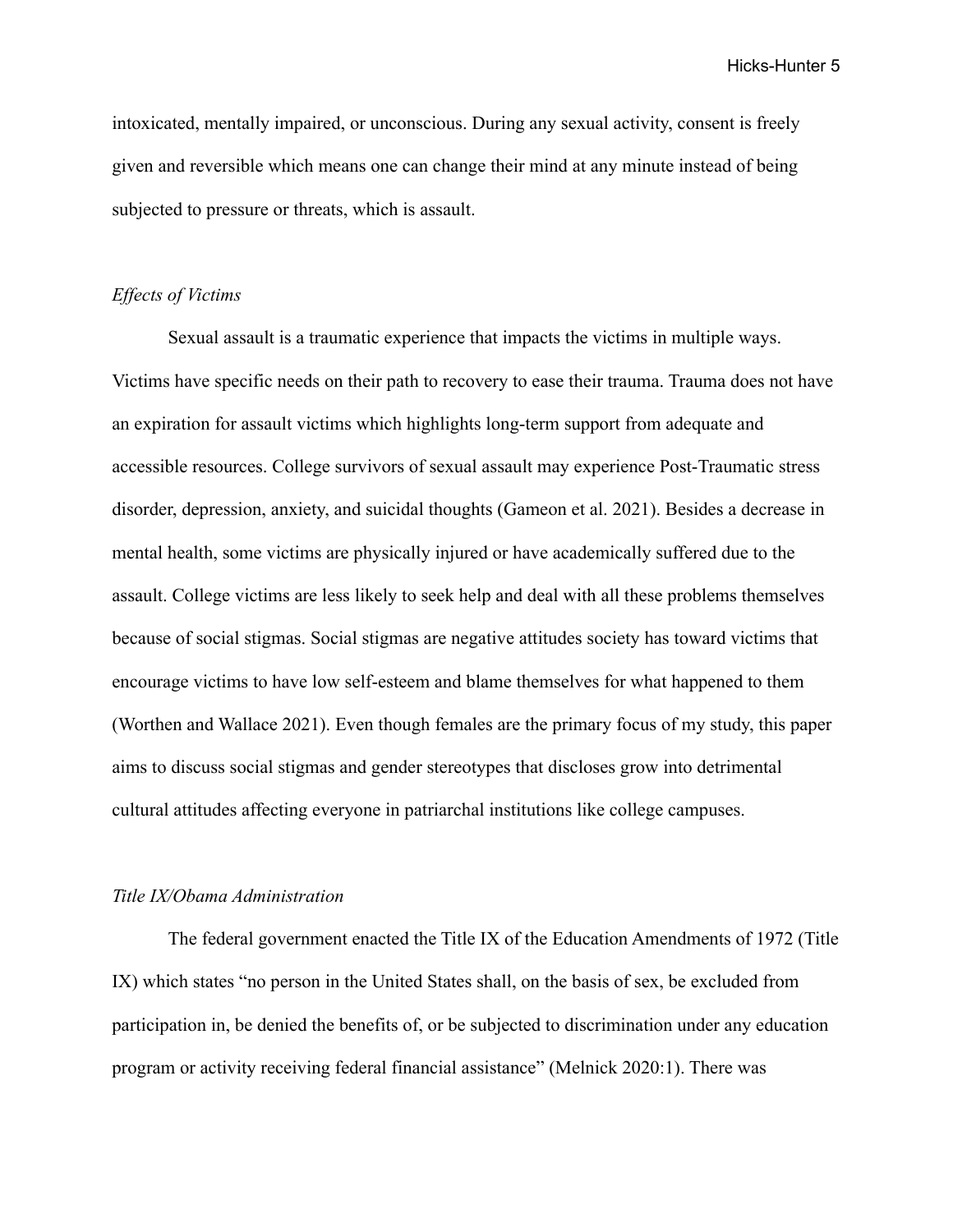controversy and confusion over Title IX because it does not explicitly mention sexual assault. With that being said, this amendment requires educational institutions to provide women equitable opportunities and resources that they were not getting compared to their male counterparts. In the 1980s, the federal government viewed sexual harassment as sex discrimination because a person's sex, gender identity, or sexual orientation is the reason they were attacked (Gualtieri 2020). Sex discrimination is the differential treatment based on a person's sex. For instance, male students make derogatory gestures or jokes about a female student related to their sex. Sexual harassment is a form of sex discrimination that involves any unwanted physical, verbal, or sexual behaviors. For example, a female student is sexually harassed when a teacher makes unwanted sexual gestures. Sexual harassment is a broad term and includes sexual assault, but sexual assault is a criminal matter compared to sexual harassment. Ultimately, Title IX made educational institutions responsible to address and respond to victims of sex discrimination which includes sexual assault.

Even though the Title IX of the Education Amendment of 1972 established colleges are liable for students who experienced sexual assault, colleges were not monitored to ensure their compliance with the amendment (Gualiteri 2020). To put it another way, colleges had the Title IX Amendment of 1972 available for the public, however, did not have to address the issue of sexual assault on campus or respond to the survivors of sexual assault in a helpful way. The college's lack of responsibility played a role in making sexual assault one of the most common crimes, but one that is the most underreported on college campuses. In 2011, the Obama Administration and the Office of Civil Rights (OCR) issued a "Dear Colleague" letter to combat the high rates of sexual violence on college campuses (Melnick 2020). The letter explained that colleges and universities receiving federal money were encouraged to implement more practices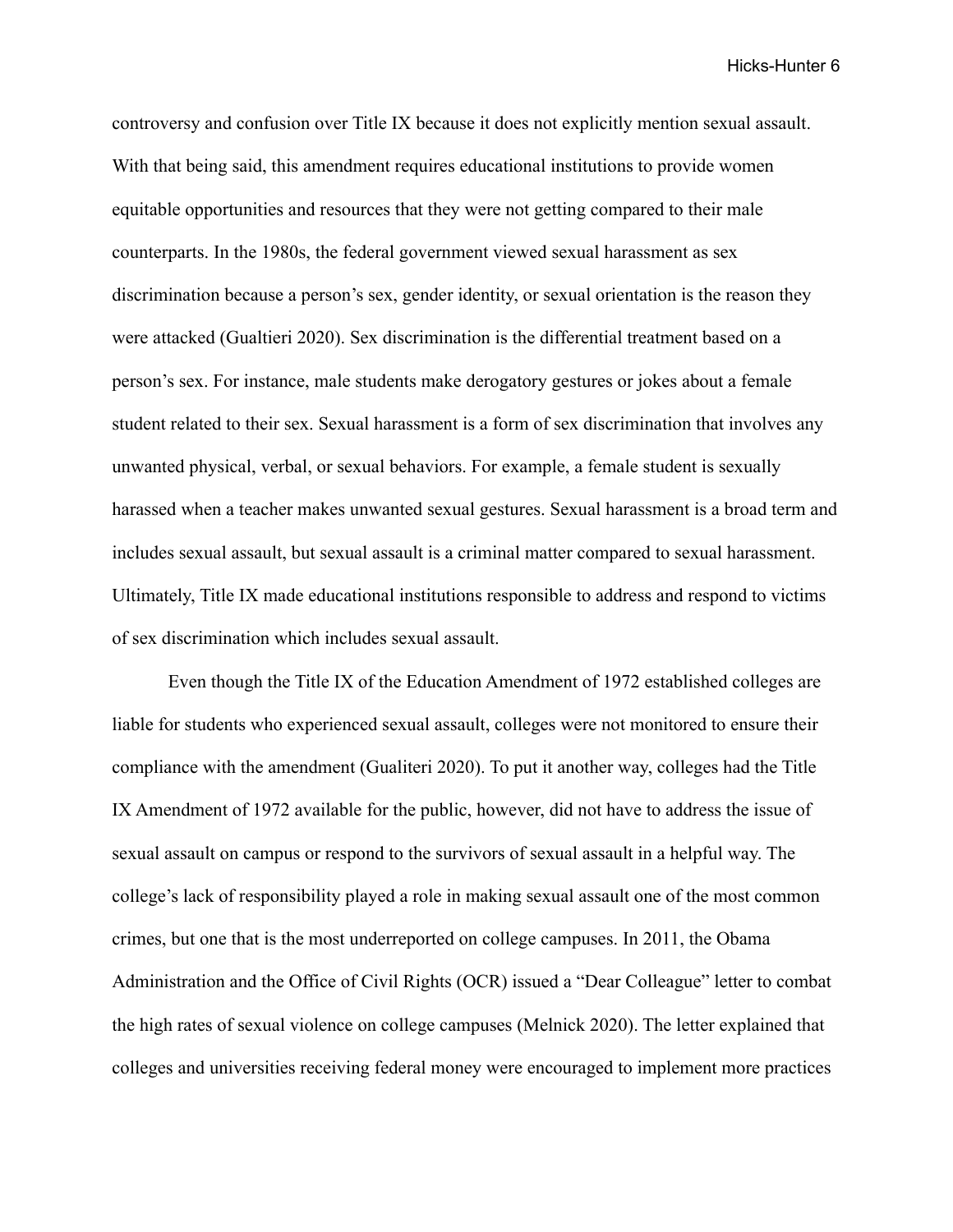and policies that aim to prevent and respond to sexual violence occurrences. They were required to have a Title IX coordinator that ensures the school's compliance with Title IX requirements and educates their community members on sexual violence with effective prevention programs.

#### **Theoretical Framework**

Sexual assault of female students is linked to violence against women on a college campus. Violence against women is "any act of gender-based violence that results in, or is likely to result in, physical, sexual, or mental harm or suffering to women, including threats of acts such as coercion or arbitrary depreciation of liberty, whether occurring in public or private life" (World Health Organization 2022:1). Sexual assault is gender-based violence that deprives women of their freedom to bodily autonomy. As a global phenomenon, violence against women points to gender stereotypes and a patriarchal culture that is ingrained on college campuses as well. To further analyze the violation of women's rights, my theoretical framework in this research uses bell hooks's ideas of patriarchy in relation to feminism. bell hooks is a radical feminist known for her social activism and academic contribution to topics on capitalism, white supremacy, and the patriarchy. To show respect to bell hooks, I am writing her name in lowercase letters as she likes to write it. bell hooks keeps her name in lower case to bring more attention and importance to what she is writing about instead of the readers focusing on aspects of her life. Throughout this paper, bell hooks' ideas of patriarchy support my arguments about sexism and gender oppression on college campuses based on the experiences of college survivors and the efficacy of the sexual assault prevention programs.

Within feminism, hooks's concepts highlight issues that arise from one of the root causes of sexual assault - a patriarchal institution of higher education. bell hooks defines feminism as "a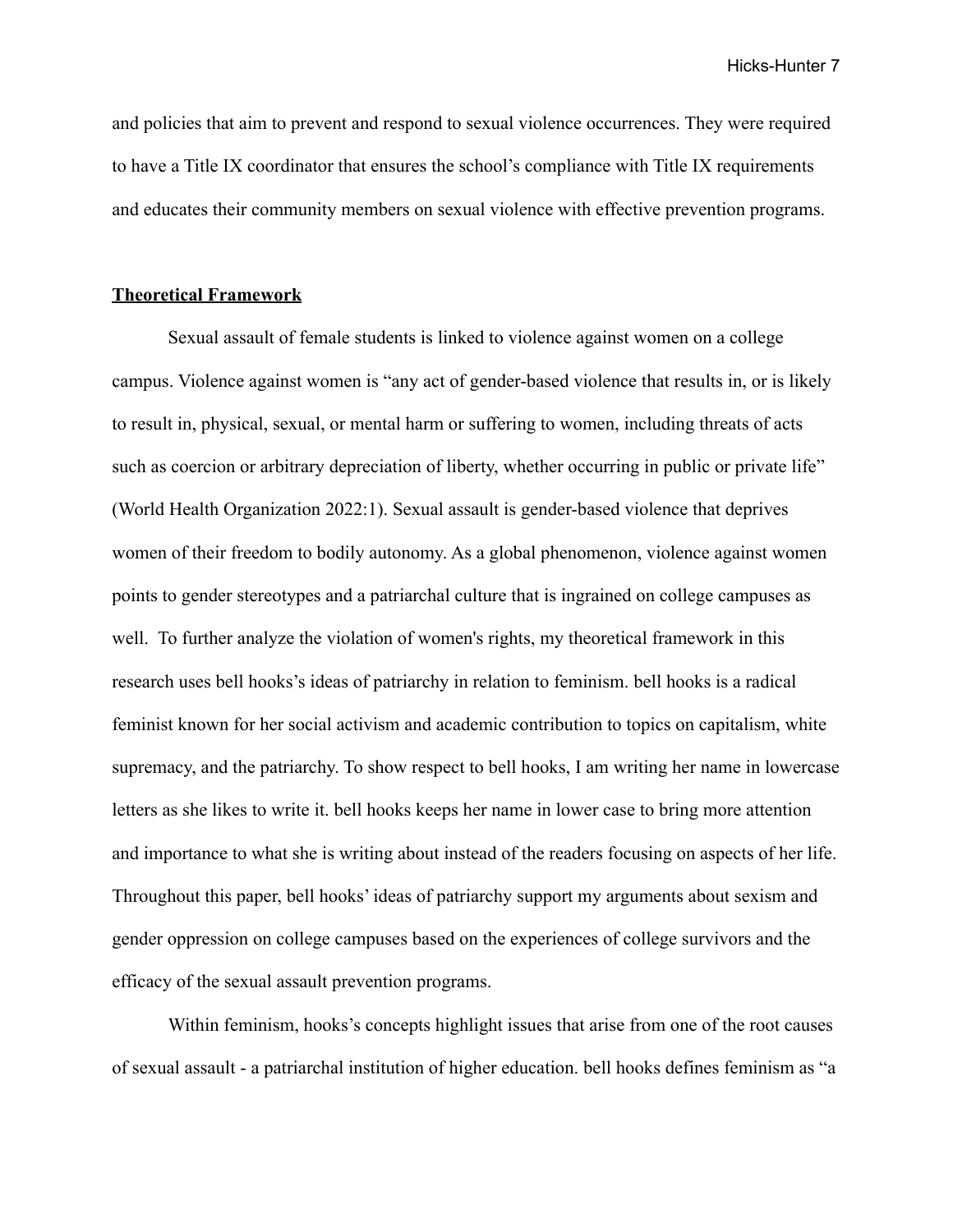movement to end sexism, sexist exploitation, and oppression" (hooks 2015:12). She clearly conveyed that being a feminist is not about hating men or wanting women to dominate men. Feminism aims to create equality for women which can benefit everybody. hooks claims feminism is for everybody because it challenges issues of domestic violence, unequal pay, and capitalism mainly for women, but not exclusively for women. Patriarchy is a system where men are given more power, opportunities, and advantages than any other sex. A patriarchal culture perpetuates gender stereotypes that restrict the freedom of women and exposes them to exploitation or discrimination when they do not conform to the gender stereotypes. For example, females are taught femininity is expressed through passivity and a polished appearance in order to attract men for marriage. Males are taught masculinity is about power and asserting dominance over others, including women, in every aspect of their life, including marriage and occupation. With that in mind, hooks' ideas of the patriarchy support the sexists and gender oppressive experiences of female survivors of sexual assault.

Another theoretical framework used throughout the paper is the routine activities theory. The routine activities theory was created by Lawrence Cohen and Marcus Felson, criminology theorists, to explain that crime is more likely to occur where there are three elements available in any social interaction (Tewksbury and Mustaine 2010). The theorists state crime occurs when there is a motivated offender, a suitable target, and the absence of a capable guardian. A motivated offender is someone who is looking to commit a crime or one who is not afraid of getting in trouble with law enforcement. The theory acknowledges the presence of the offender, but it could be for various reasons. Since anybody can easily commit a crime, the theorists did not want to focus on the set of circumstances that motivated the offender to commit a crime. As a result, the theory focuses on the victimizations of people instead of the reasons behind the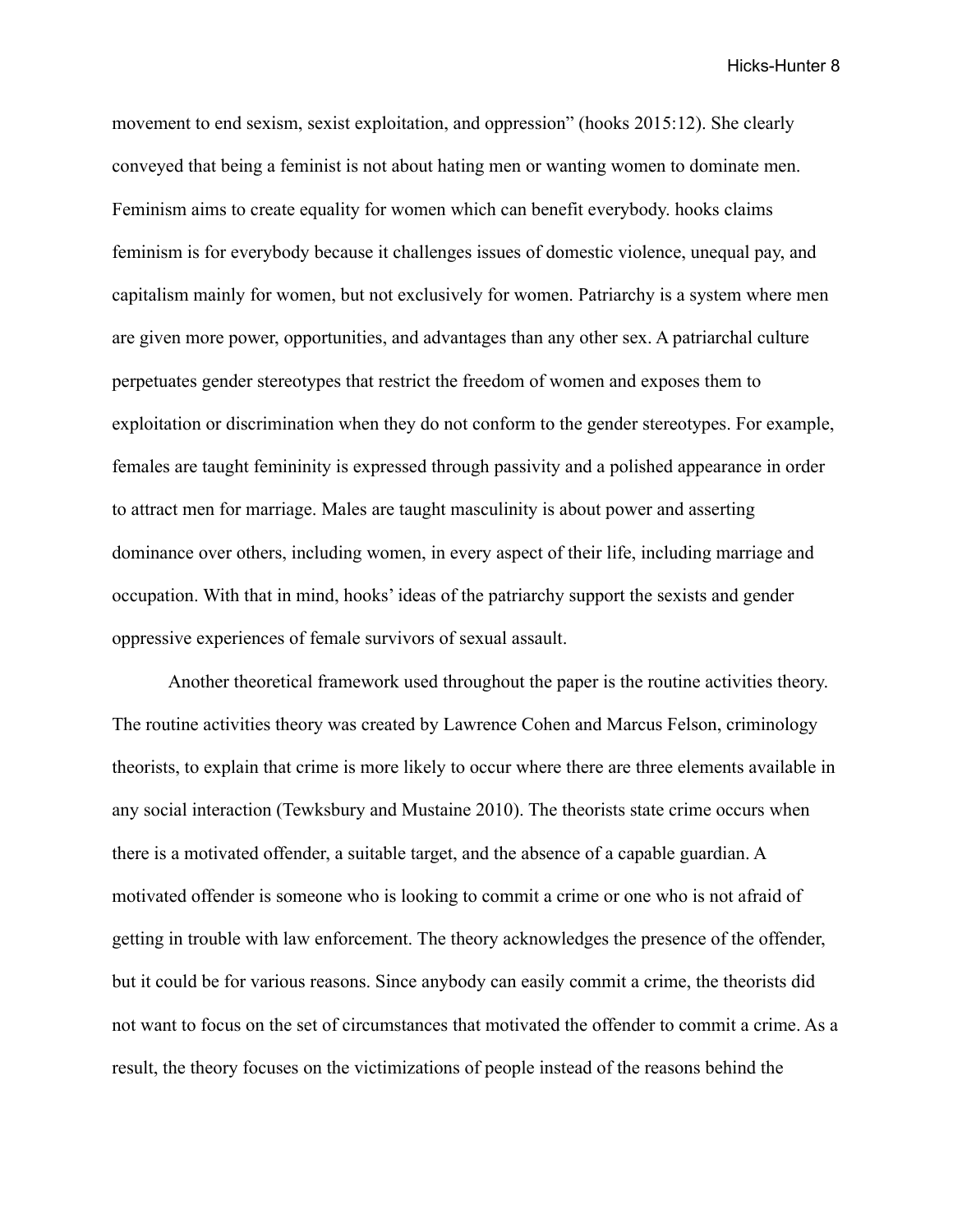offender's motivation. A suitable target is described as an object or a person that an offender sees value in or has easier access to obtain in which it becomes a target. With attention to target suitability, people's vulnerability plays a role in becoming a victim when examining crimes against people (Tewksbury and Mustaine 2010). The third element, the absence of a capable guardian, is anything that deters a motivated offender to commit a crime. A guardian is a police officer, people in public, or security cameras. A crime is more likely to occur when there is an absence of a guardian because motivated offenders are less likely to be stopped or caught. With the routine activities theory, institutions of higher education are examined to reveal their compliance with Title IX and the "Dear Colleague" letter. The theory emphasizes the institution's response to sexual assault by focusing on its sexual assault prevention programs.

#### **Literature Review**

#### *Awareness (Institutions' Lack of Awareness: Motivated Offender)*

Colleges limit students' awareness of sexual assault which increases the likelihood of one becoming a motivated offender. The 2011 "Dear Colleague Letter" from the Obama Administration required educational institutions to inform their students about sex discrimination, including sexual assault. Every student, faculty, and administrative staff are expected to have read the policies and regulations surrounding Title IX. Higher educational institutions must have the policies distributed to everyone throughout the campus in electronic and printed publications for easy access. It is important for colleges to bring further discussion and awareness to the issue of sexual assault. Without educational exercises or programs about sexual assault, colleges are producing motivated offenders. For instance, vulnerable populations,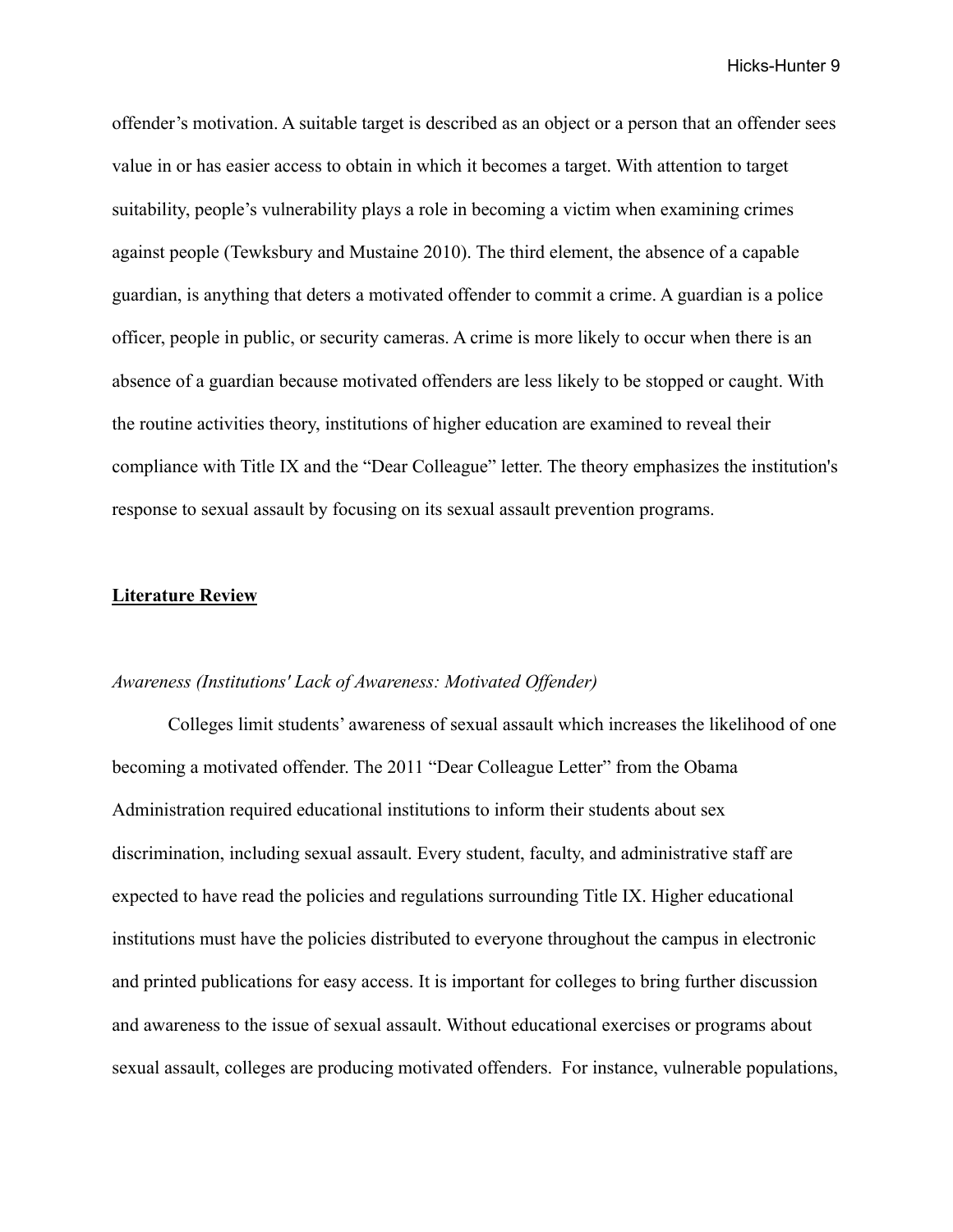like women, are associated with higher sexual assault victimization due to the unwelcoming campus climate and lack of diversity within the college (Coulter and Rankin 2020). A college affects the culture of its campus by concealing the role sexism has in sexual assault occurrences. It is difficult for prevention programs to succeed when college programs do not include topics like sexist attitudes and gender stereotypes. Sexist attitudes prompt male students to view female students as emotional, submissive, nurturers, and domestic workers. On the contrary, male students are taught to think, serve, and provide for themselves and their families. Sexist attitudes combined with gender stereotypes lead to male students refusing to be submissive and emotional; their value is determined by their will to do violence (hooks 2004). Furthermore, the attitude of the college administration paves the way for their effort in following Title IX and the "Dear Colleague" letter. When the administration believes sexual assault is not a serious issue on their campus, they are less likely to comply with Title IX. The policies of colleges are not always enforced as they are written which is supported by students not fully understanding Title IX or simply knowing how to get in contact with the Title IX coordinator (Richards et al. 2017).

While institutions administer incompetent sexual assault prevention programs, students are positioned as motivated offenders when they are inhibited to learn the root causes of sexual assault, such as sexism and gender oppression. Sexism and gender oppression cause students to downplay the experience of female survivors of sexual assault. When students condemn the behaviors of female survivors more than the perpetrators, they adopt a victim-blaming viewpoint that deprives female survivors of their sexual autonomy. Victim-blaming occurs when victims are held fully or partially responsible for the crime that happened to them. In regards to sexual assault, victim-blaming conceptually excludes female survivors from their human right to sexual autonomy. Sexual autonomy gives everyone, including female students, control over what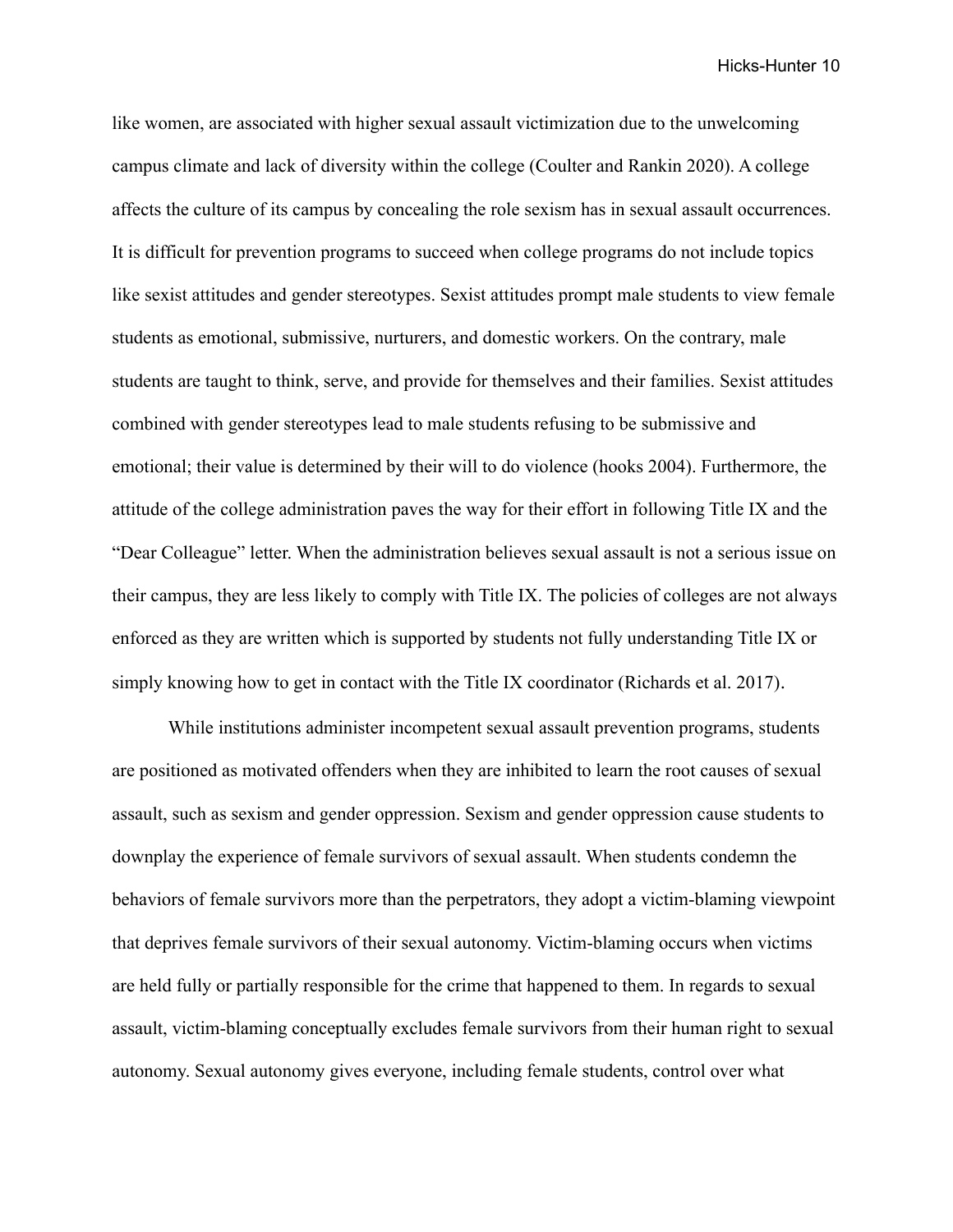happens to their body, who they want to pursue sexual acts with, and when these sexual acts happen. Since sexual assault prevention programs fail to question the impact of sexism and gender oppression, college students normalize violence against female students. According to Follingstad et al. (2021), college students minimize the perpetrator's actions when female survivors were flirtatious or voluntarily drinking before the sexual assault incident. Similarly, survivors were held more responsible for their sexual assault incident if they became pregnant. With this in mind, the college students' perception of female survivors demonstrates the importance of understanding sexism and gender oppression. When institutions omit the root causes of sexual assault in their prevention program, female survivors endure victim blaming based on the established sexist attitude and oppressive state of women on campus. With that being said, victim-blaming focuses more on the female survivors' appearance and actions rather than the male assailant's behaviors. In fact, the patriarchal culture within colleges falsely places men in a position where they are believed to have an innate ability for sex because they are sexual beings; which leads to more acceptance of sexual assault, marital rape, and date rape (hooks 2004). Institutions are not exposing their students to learn more about sexual assault because they would know that the assault is never the victim's fault.

A college's lack of awareness about sexual assault attributes to rape myths that overlook female students as motivated offenders. Rape myths are "prejudicial, stereotyped, or false beliefs about rape, rape victims, and rapists"(Swim and Hyers 2019:410). The notion of sexism and gender oppression identifies rape myths that impact the perception of female offenders. As previously stated, male students have been categorized as innate sexual beings, yet, this belief is a rape myth. In a patriarchal culture, male students are depicted as stereotypically strong and dominant compared to their female students. Hence, it is a common belief that female students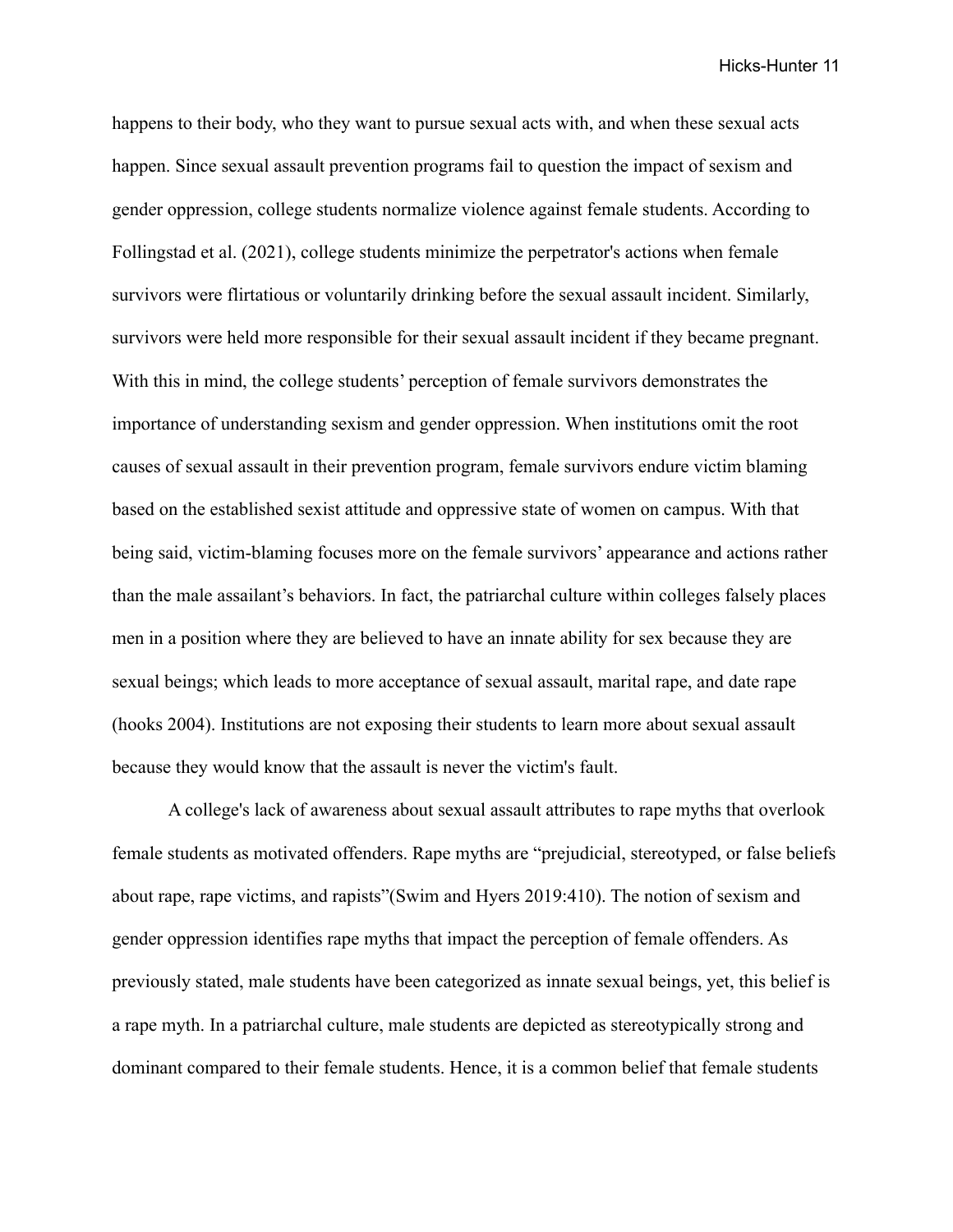are incapable of being an offender of sexual assault because they are stereotypically weak and passive. For this reason, it is difficult for male survivors of sexual assault to seek help in college. Another rape myth determines male students are incapable of being victims of sexual assault because they are falsely portrayed as sexual beings compared to females. Follingstad et al. (2021) found that college students believe female offenders are less responsible for the sexual assault incident of male victims. The students' perception of female offenders confirms that they are excused from their heinous actions because male survivors have to measure up to the patriarchal standards of a *man* (hooks 2004). The patriarchal culture of college preserves rape myths that not only negatively impact female students, but also male students as well.

#### *Risk Mitigation (Institutions Not Effectively Reducing the Risk: Suitable Targets)*

Sexual assault prevention programs are designed to reduce the risk of sexual assault, however, the ineffective programs have proven to increase the risk of sexual victimization for female students. Institutions providing occasional prevention programs or having no risk-reduction programs are not beneficial to students. Institutions are more likely to have educational programs, but it is an insufficient program because it does include or solely focus on changing the rape-supportive culture like the Rape Aggression Defense program or the Haven Program (Griffin et al 2017). Risk-reduction programs are essential for students to learn how different lifestyles or routine activities contribute to potential victimization. These programs should not only target women, but other marginalized and oppressed populations, like the LGBT+ community. For example, the Enhanced Assess, Acknowledge, Act (EAAA) program attests to how effective risk reduction programs are in educational institutions. The EAAA is a gendered program for women to increase their warning signs, skills, and practices when one is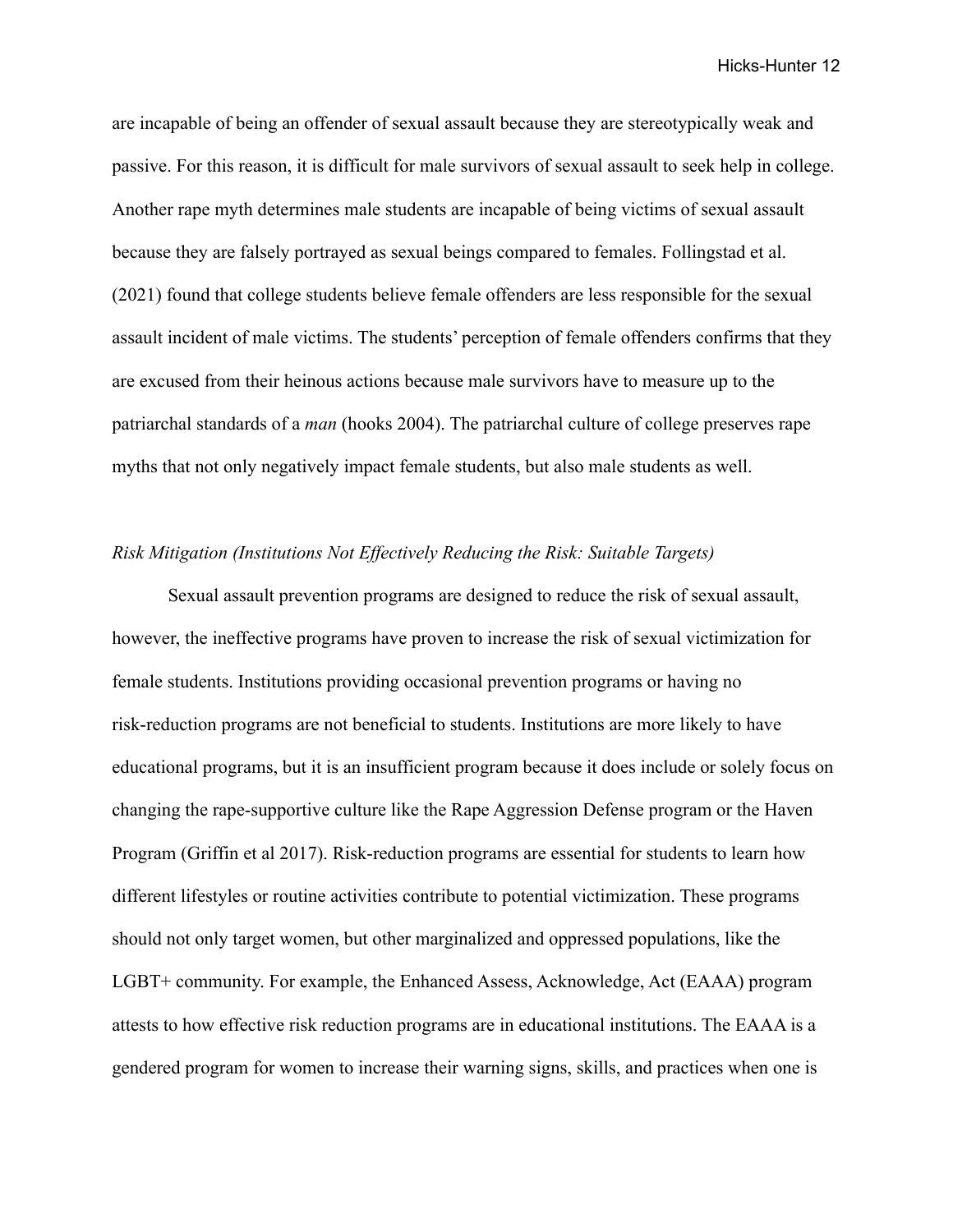sexually coerced in a situation (Senn et al. 2017). The women utilize their knowledge and training to protect themselves during an assault or get themselves out of a situation that could potentially turn into sexual assault. The program reduced the women's beliefs in rape myths and victim-blaming, as well as, refusing to accept rape-supportive responses from others. As Selime et al. (2022) noted, all undergraduate women disclosing their sexual assault incidents at college received some type of negative reaction from others. It is important to realize the controversy around having women-targeted programs. The programs like EAAA reinforce the idea that female students have to be hypervigilant about their surroundings and behaviors to not get raped instead of programs teaching male students not to rape. This biased thinking passively supports male domination to exploit and oppress females through violence; society is socialized to believe in sexism and male domination to avoid surrendering patriarchal privilege (hooks 2015). Colleges would discover more value in having male-targeted prevention programs, as well as, female-targeted programs. Although the male-targeted sexual assault prevention programs have a small and positive impact on reducing their behavior, colleges will have more effective prevention programs if they focus on high-risk groups and repeated male offenders like fraternity members and athletes (Wright et al. 2020). With little to no risk-reducing programs, institutions of higher education are fostering suitable targets by depriving students of sufficient programs aiming to mitigate the risk of sexual assault.

College students, particularly female students, are suitable targets when institutions do not expand their style of prevention programs to incorporate bystander intervention training. Bystander intervention is recognizing a potentially harmful situation and choosing to intervene (Walsh et al. 2021). Griffin et al. (2017) discovered the majority of institutions published statistics for reported sexual assault cases; yet, only a third (33.3%) of 429 colleges provided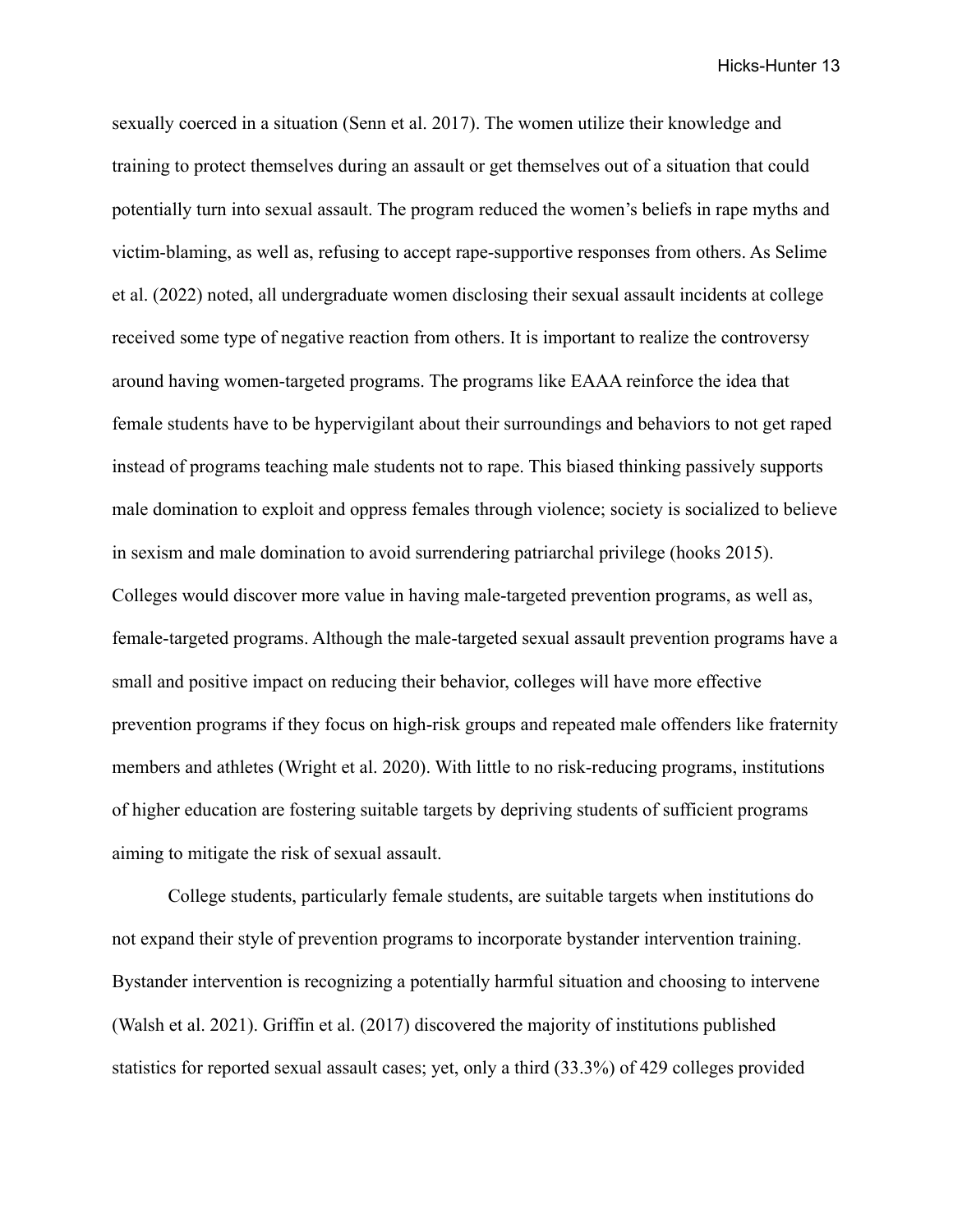bystander intervention information and less than half (39.2%) of the institutions had prevention programs for freshmen and transfer students. Colleges providing a small variety of sexual assault prevention programs foreshadow their careless compliance with the "Dear Colleague" letter. When colleges do not implement bystander intervention programs, students are not prepared to intervene on their own or someone else's behalf. Furthermore, the study of Kettrey and Marx (2021) indicated that intervention skills were only providing short-term effects, which emphasizes the institutions' obligation to require students to participate in prevention programs, as frequently as every semester or year. Students participating in intervention programs will develop long-term skills by learning to notice the warning signs of a potential sexual assault incident, intervene in the situation, and report the incident to hold the individual accountable for their actions. Bystander intervention programs involve knowledge, strategies, and tools to encourage one to intervene for strangers and close friends. For example, a by-standing student witnessed an intoxicated, female student going to an excluded location with another student at a party. The bystander intervenes to stop the intoxicated student from going into that excluded place. The bystander knew the intoxicated person was a suitable target because that person was unable to make authentic decisions or give consent. With this in mind, bystander intervention programs reduce rape-supportive attitudes on college campuses. Intervention programs are vital at colleges because male students oppress females to feel satisfied in exercising the easiest form of domination: sex (hooks 1984). The program helps to eliminate rape myths that personally attack what the female survivor should have done differently. From the previous example, instead of the bystander accepting the common myth that the female student asked to be raped because she was intoxicated, the bystander utilized the tools they learned from the intervention program to stop an ensuing sexual assault incident.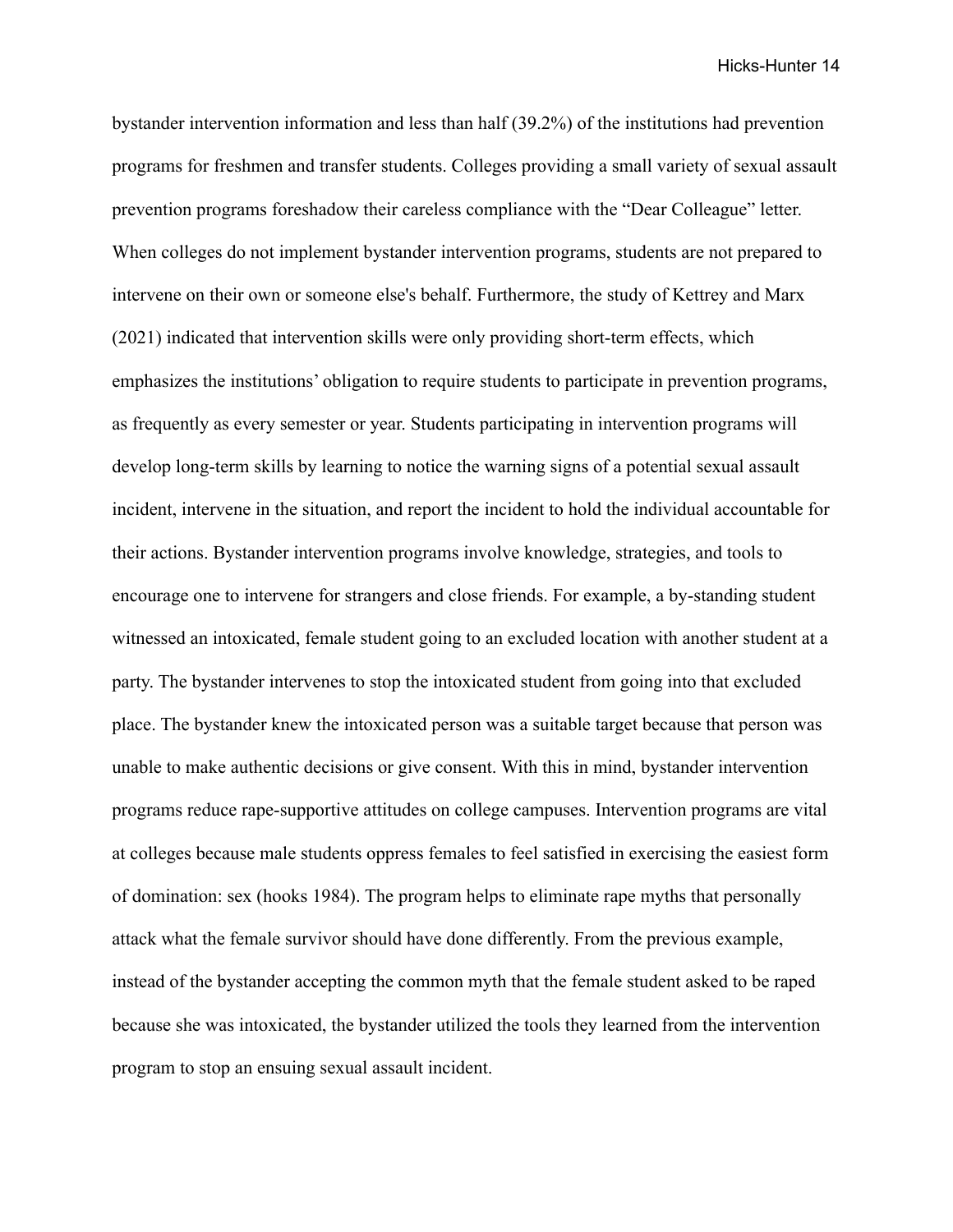#### *Response (Institutions' Incompetent Response to Sexual Assault: Absence of Capable Guardian)*

Institutions of higher education neglect their duties when responding to sexual assault incidents by existing as an external barrier female survivors encounter that prevents them from receiving justice. Institutions are responsible for following procedures in the "Dear Colleague" letter and Title IX amendment when a student discloses a sexual assault incident with them. A college is categorized as an absent capable guardian when they promote their services to help survivors of sexual assault in the prevention program, but do not follow through. Depending on the size and visibility of the college, baccalaureate colleges are more likely to symbolically comply with the law to lessen the pressure related to institutional liability compared to research universities (Gualtieri 2020). When colleges prioritize protecting themselves over helping sexual assault victims, female survivors are misled to believe their college is going to respond to their issue with victim-centered approaches and resources. Meanwhile, motivated offenders are in the position to continue committing the crime with the same survivor or someone else because institutions of higher education are not enforcing the law to stop and penalize their criminal behavior. Under those circumstances, it is pointless for female survivors to report their sexual assault incidents when their college has a reputation for not believing the survivors, including their peers and the Title IX office. Hence, students are hesitant in seeking out more help after their incidents are minimized. "Survivors' sense of futility was often linked to how seriously they felt their claims would be taken, or if they would even be believed by the university or campus police" (Bushra 2019:14). With that in mind, the Title IX coordinator or the campus police discourage victims to embark on or continue investigations as a result of rape myths and gender oppression. According to Seo et al. (2021), prevention programs are effective in preventing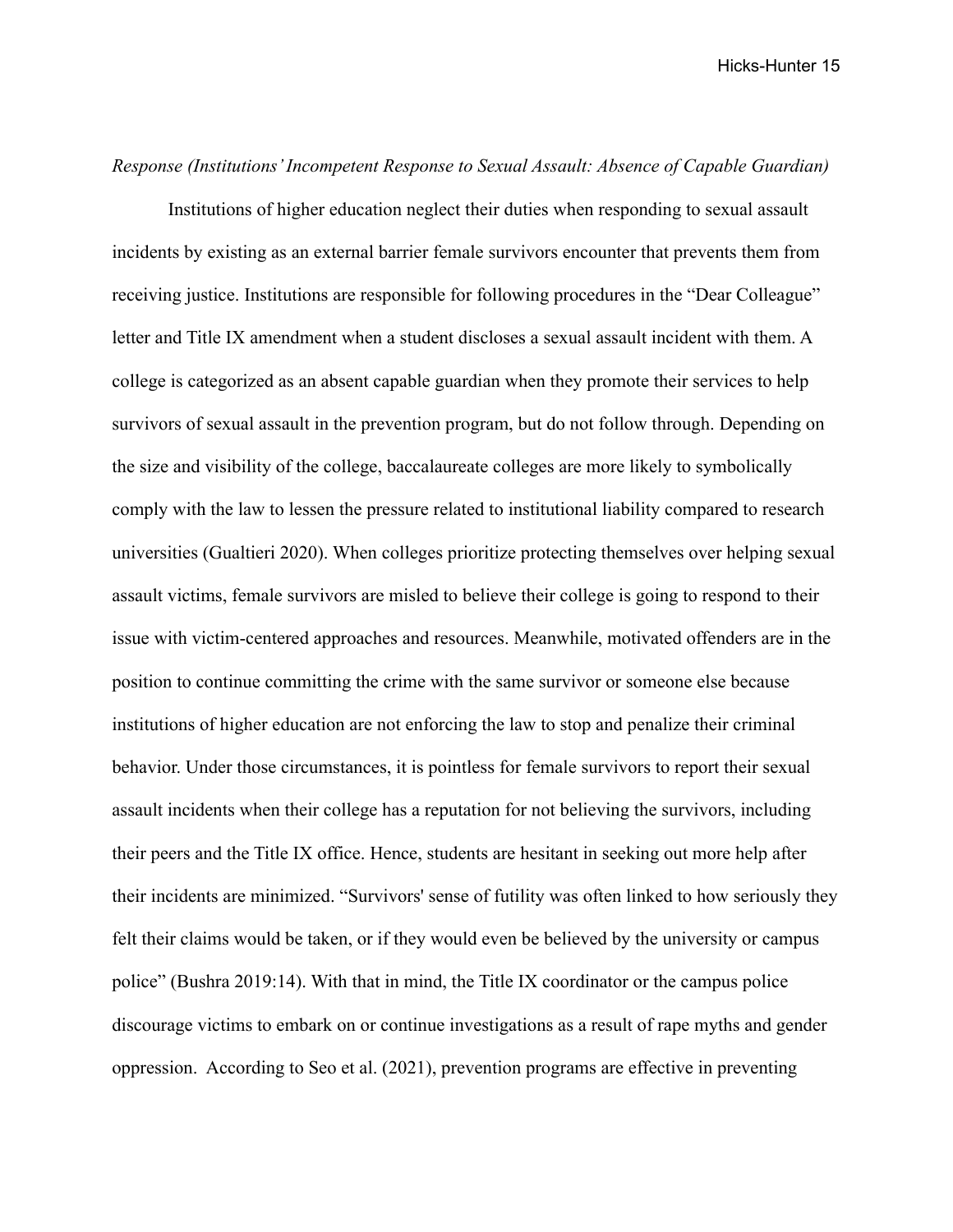sexual assault by altering sexist behaviors and confronting biased thoughts. It is essential for colleges to supply staff, faculty, and Title IX workers with more response training in order to cease female survivors from encountering negative reactions. Campus counselors, campus police, and Title IX coordinators are in the position to have their actions affect the fragile state of sexual assault survivors. Even though their reactions are outside the control of the survivor, their poor reactions become an external barrier that affects their thoughts and feelings about their assault that impedes their healing process (Gameon et al. 2021). Ultimately, poor reactions from staff stem from the patriarchal culture that challenges the protection and advocation of female students.

Even though colleges are compelled to follow Title IX and the dear college letter, female survivors experience negative and unhelpful reactions from students and campus professionals. College counselors, campus police, and the Title IX coordinator are insufficiently trained to accurately approach and aid assault allegations when dealing with multiple individualistic factors. According to Walsh et al. (2021), prevention training is not a one-size-fits-all because they discovered the following three distinct types of assault labels: Incapacitation, Known Assailant, Both Drinking; Unwanted Touching, Stranger, Public; Verbal Coercion, Partner/Friends, Private. When college officials are lacking proper training to handle different assault situations, female survivors suffer more negative reactions from campus officials. This is demonstrated when Campus officials engage in victim-blaming, egocentric responses that prioritize the needs of the recipient over the victims, believing in rape myths, and encouraging avoidance strategies (e.g., telling the survivor not to think or talk about the event) (Selime et al. 2022). It is difficult for students to reach out again for help when their campus officials dismiss their feelings or assault them. At this sensitive time, female survivors have the potential to be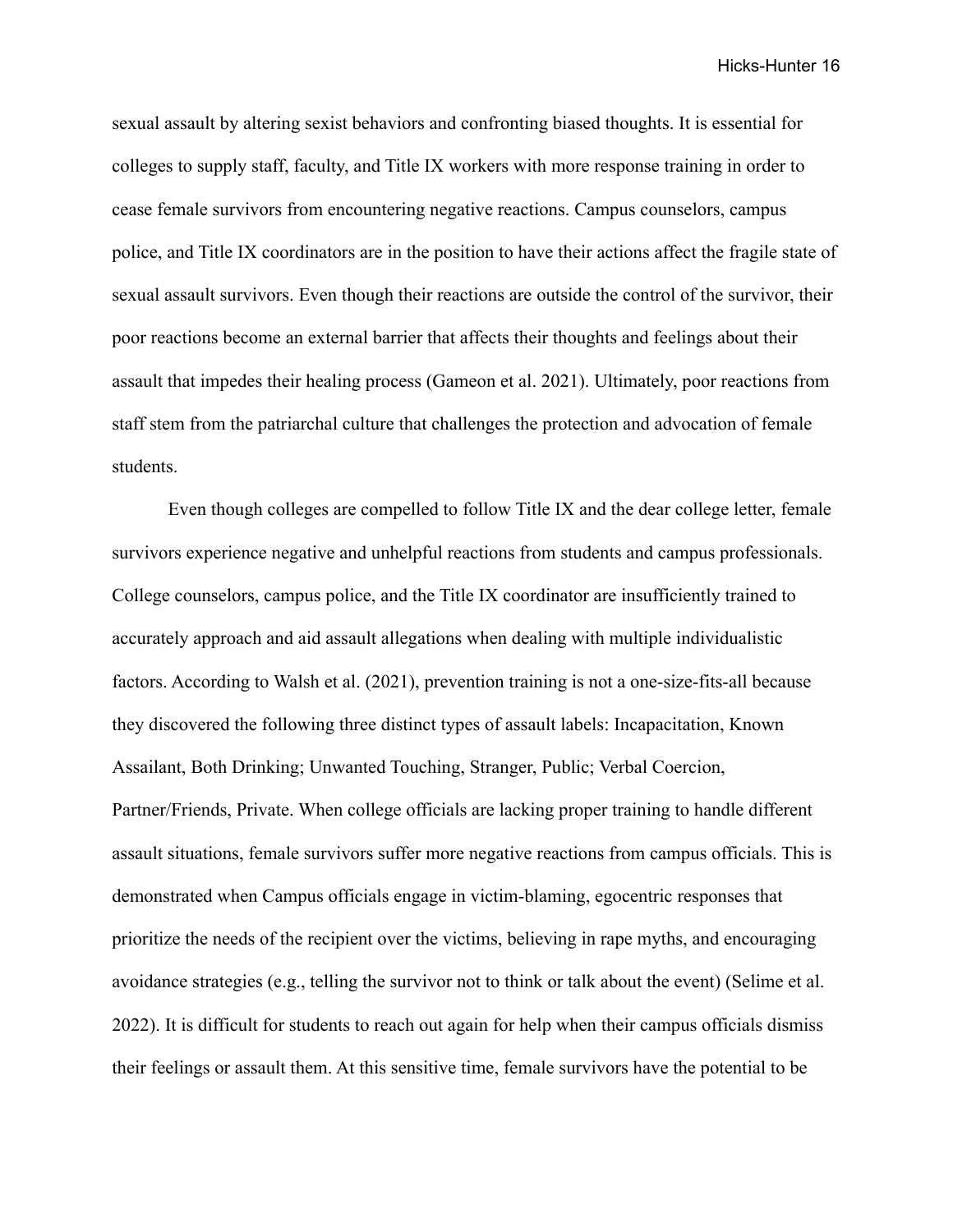revictimized by the same perpetrator or someone else because college creates a barrier to prevent female survivors from receiving help. With high rates of sexual assaults on college campuses, sexual assault in young adulthood is associated with numerous adverse outcomes including the risk of repeated victimization (Kettrey and Marx 2021). To end violence against women, society has to stop the sexist thinking that teaches females from birth that the domain of sexual desire and sexual pleasure was always and only male; that only females of little or no virtue would lay claim to sexual need or sexual hunger (hooks 2015). Female survivors endure the biased and sexist thinking exhibited by campus officials from inadequate training. Campus officials endorse the patriarchal ideas that overlook male domination of a woman's body and are hyperfocused on what the female did that made her get sexually assaulted. "Blame from others reinforces the self-blame that many survivors were already expecting, which further delays their healing process" (Gameon et al. 2021:6). All undergraduate women had some type of negative reactions that highlight the importance of sexual assault prevention programs to lower negative reactions from students, faculty, Title IX coordinator, and other campus officials (Selime et al. 2022).

#### **Conclusion**

Sexual assault on college campuses is an issue that requires immediate attention. I argued throughout my paper that female college survivors of sexual assault are confronted with rape myths, victim-blaming, and stereotypes due to the patriarchal culture on college campuses. bell hooks' ideas about the patriarchy corroborate my claims about colleges exhibiting a sexist and gender oppressive culture. The Routine Activities Theory was used to analyze the institution's actions regarding their prevention programs. Overall, I found institutions lack spreading awareness of sexual assault, have ineffective risk mitigation strategies, and poorly respond to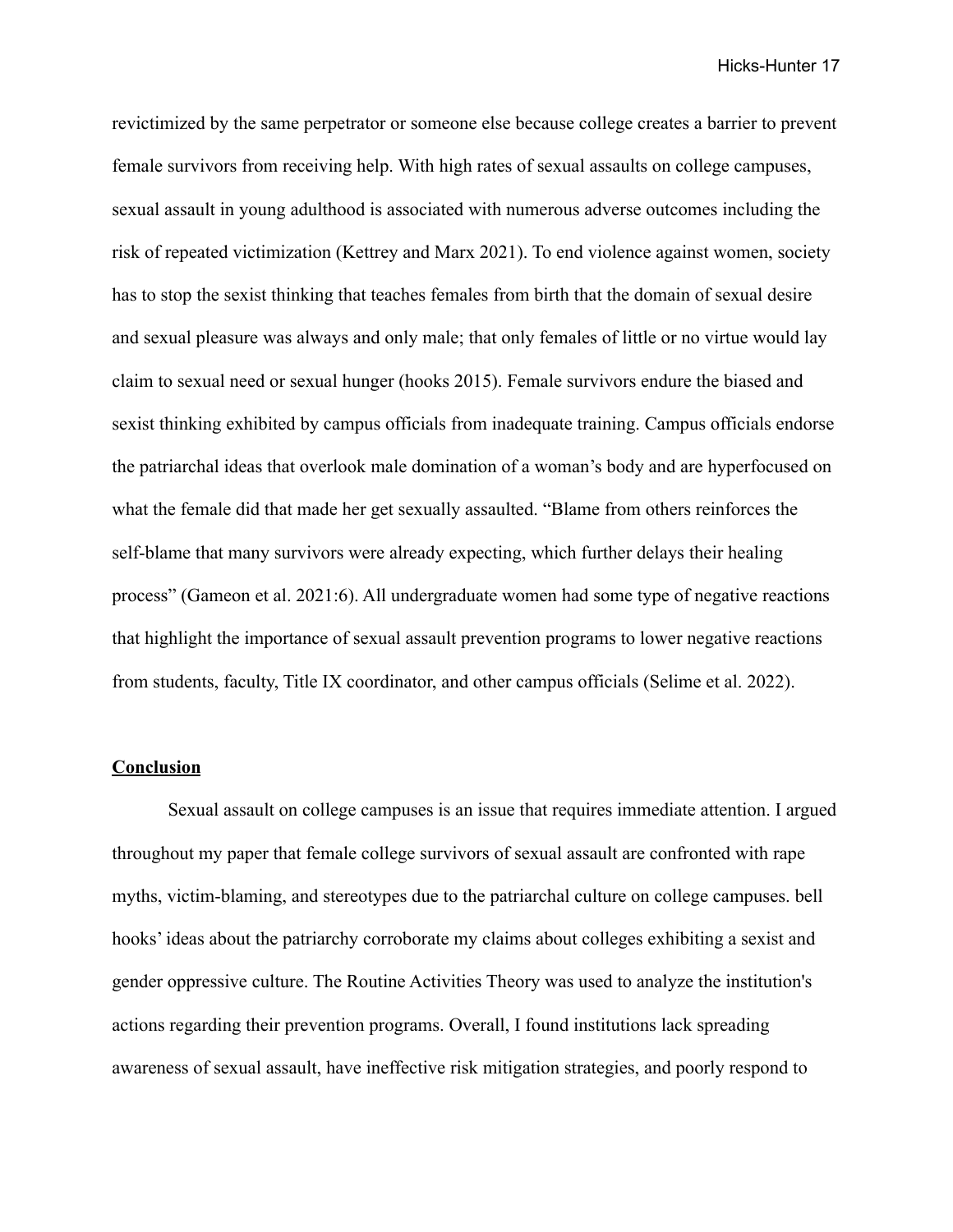survivors. As the theory looks at a motivated offender, institutions create an environment where offenders are present to commit an assault by not adequately making every member of their campus community aware of sexual assault on multiple occasions (Richards et al. 2017). Additionally, the prevention programs lack information and practices to alleviate sexist thoughts and actions. As a result, female survivors of sexual assault have to endure victim-blaming from peers and campus professionals like Title IX coordinators.

An institution's sexual assault prevention program must aim to reduce the risk of the issue, however, institutions are establishing suitable targets for motivated offenders. The colleges that do provide prevention programs are highly lacking programs to reduce the risk of sexual victimization for female students. For instance, the Enhanced Assess, Acknowledge, Act program (EAAA) teaches female students warning signs of an assault like unwanted touching and identifies what constitutes harassment or assault (Senn et al 2021). Female students are capable of acting in ways to defend themselves and stand more assertive in the attempt to get away from a perpetrator. Since institutions lack programs aiming to teach other people bystander warning signs and defense strategies, female survivors encounter more rape-supportive attitudes on campus (Griffin et al. 2017). Furthermore, female survivors become suitable targets when colleges do not have risk-reducing prevention programs because the institutions made them more vulnerable to motivated offenders regardless of intoxication or individualities factors. Sexism highlights the rape-supportive attitudes in college that make female survivors more at risk of victimization when they are drinking alcohol or wearing revealing clothing.

When Institutions have procedures and services published as a part of their prevention program for their campus, that does not mean the institutions follow through with it. Institutions act as the absence of a capable guardian because it is an external barrier that hinders victims to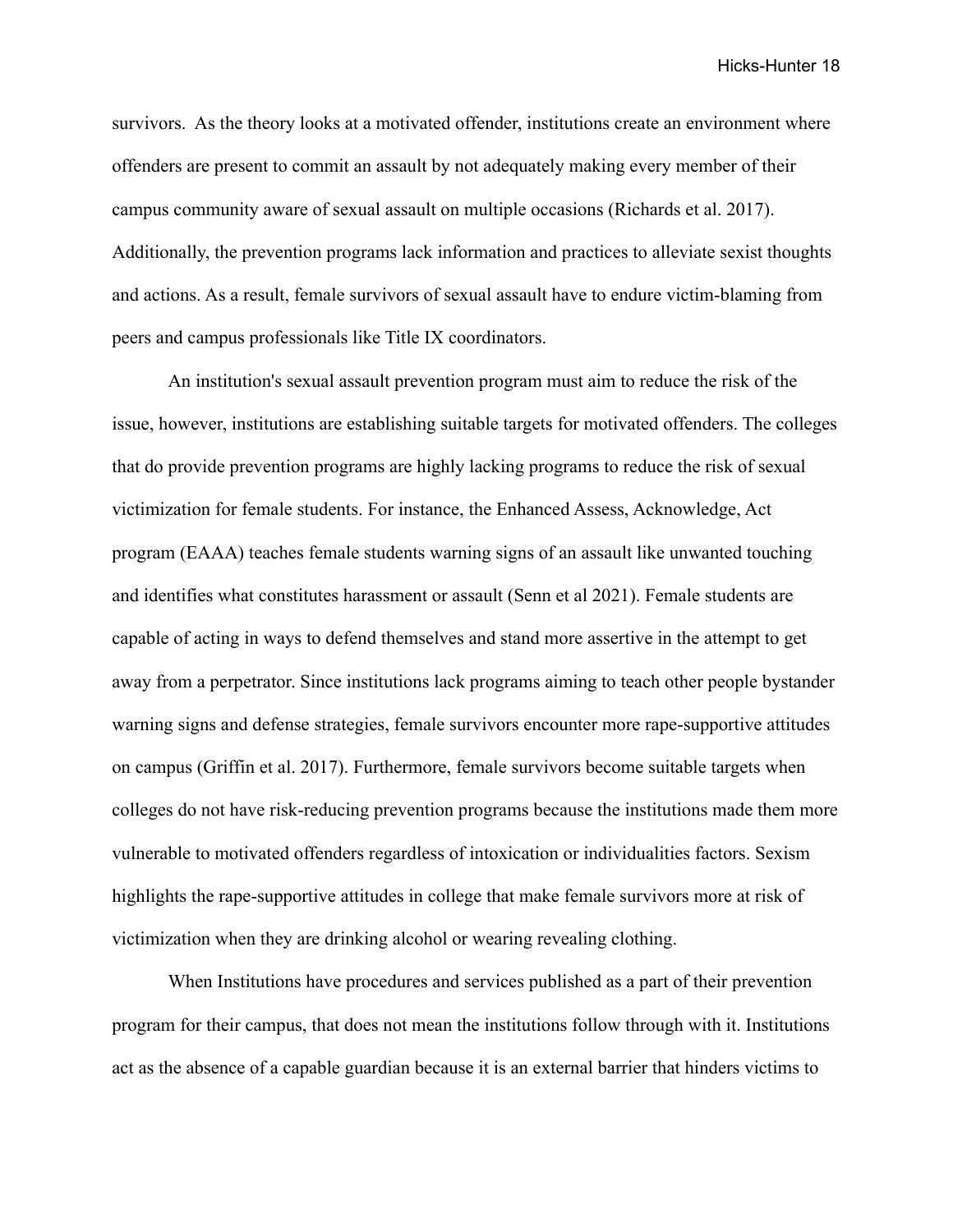receive healing and justice for their assault (Gameon et al. 2021). For example, campus police or Title IX coordinators are dissuading students to further their investigation or have judgmental, sexist attitudes when interviewing female survivors. Female survivors are going to start blaming the incident on themselves after they reach out to campus officials for help who explicitly place blame on them for their assault. Female survivors are negatively impacted by the institution's inadequate response to their assault allegations increasing their chances of revictimization (Kettrey and Marx 2021).

Overall, I argue the institutions have a lot of improvement to do in terms of helping female survivors of sexual assault and providing effective sexual assault prevention programs. The larger implication of this research look at the societal attitudes and the role gender plays toward sexual assault survivors. Female survivors are prone to victim-blaming because females are placed in categories of submissiveness and solely alive to serve the sexual needs of men. That type of thinking is what perpetuates female oppression on campus when educational institutions reinforce the idea that female survivors of sexual assault did it to themselves by dressing a certain way or going to an excluded area with the perpetrator. Sexist thinking endorses patriarchal behavior to exist where male students are capable of getting away with dominating a female student body without repercussions (hooks 2015). Institutions need to remember that the value and worth of female students and female survivors of sexual assault are as important as the value and worth of their male students.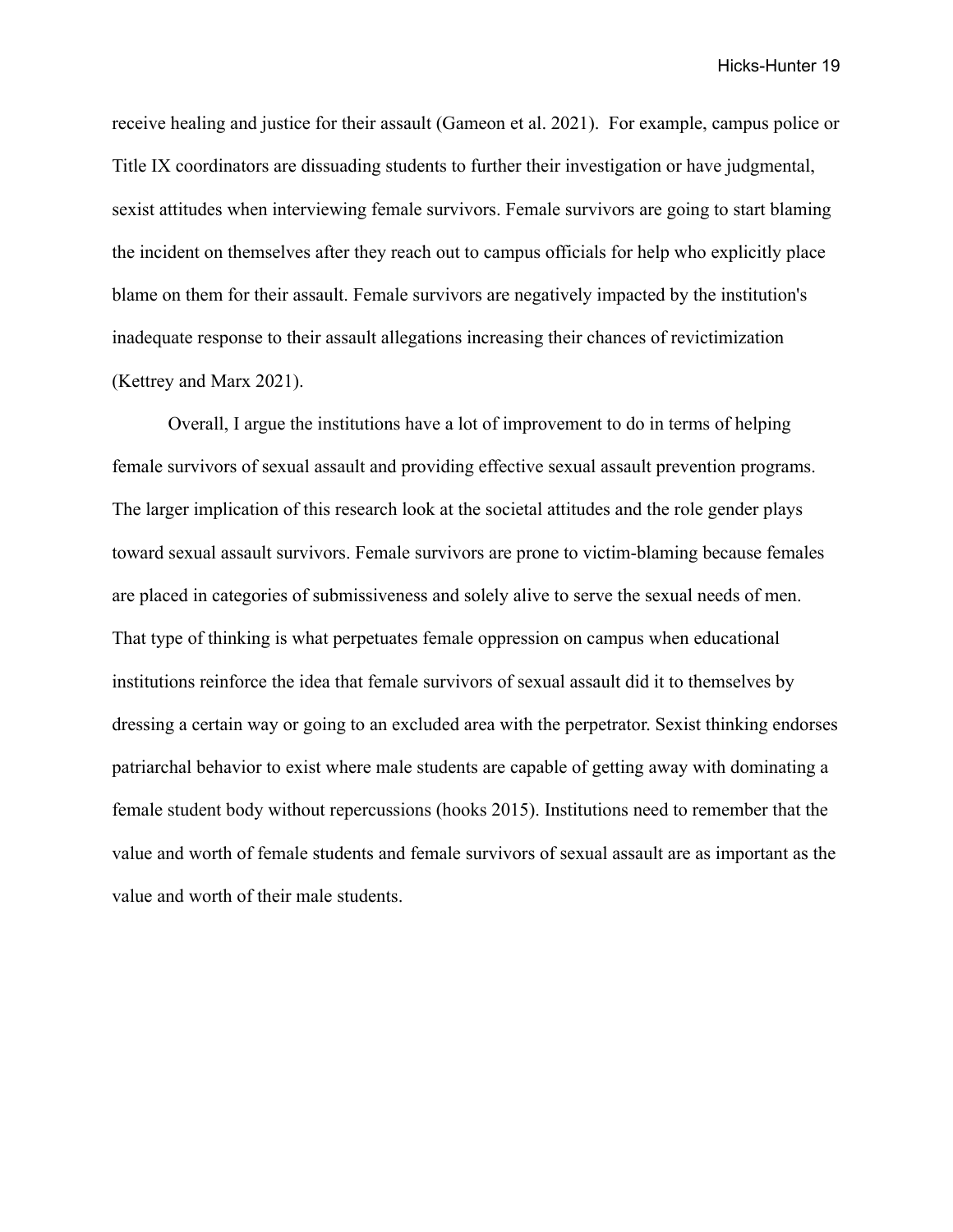#### References

Bushra, Sabri, Nicole Warren, Michelle R. Kaufman, William H. Coe, Jeanne L. Alhusen, Adrianna Cascante, and Jacquelyn C. Campbell. 2019. "Unwanted Sexual Experiences in University Settings: Survivors' Perspectives on Effective Prevention and Intervention Strategies." *Journal of Aggression, Maltreatment & Trauma* 28(9):1021-1037

Coulter, Robert W., and Susan R. Rankin. 2020. "College Sexual Assault and Campus Climate for Sexual- and Gender-Minority Undergraduate Students." *Journal of Interpersonal Violence* 35(5-6):1351-1366

Follingstad, Diane R., Caihong R. Li, Jaspreet K. Chahal and Claire M. Renzetti. 2021. "Students' Perceptions of Justice: Application of Sanctions, Guilt, and Responsibility in Campus Sexual Assault Cases." *Journal of Family Violence* 36(3):307-324

Gameon, Julie A., Amanda N. Lahiere, and Monica C. Skewes. 2021. "College Students' Perspectives on Healing Following an Unwanted Sexual Experience." *Current Psychology* 40 (6): 2570–80.

Griffin, Vanessa, Dylan Pelletier, O. Griffin, and John Sloan. 2017. "Campus Sexual Violence Elimination Act: SaVing Lives or SaVing Face?" *American Journal of Criminal Justice* 42 (2): 401–25.

Gualtieri, Gillian. 2020. "Symbolic Compliance and Student Concerns: Legal Endogeneity and Title IX at American Colleges and Universities." *Sociological Forum* 35 (1): 207–28.

hooks, bell. 2015. *Feminism Is for Everybody: Passionate Politics*. MA: South End Press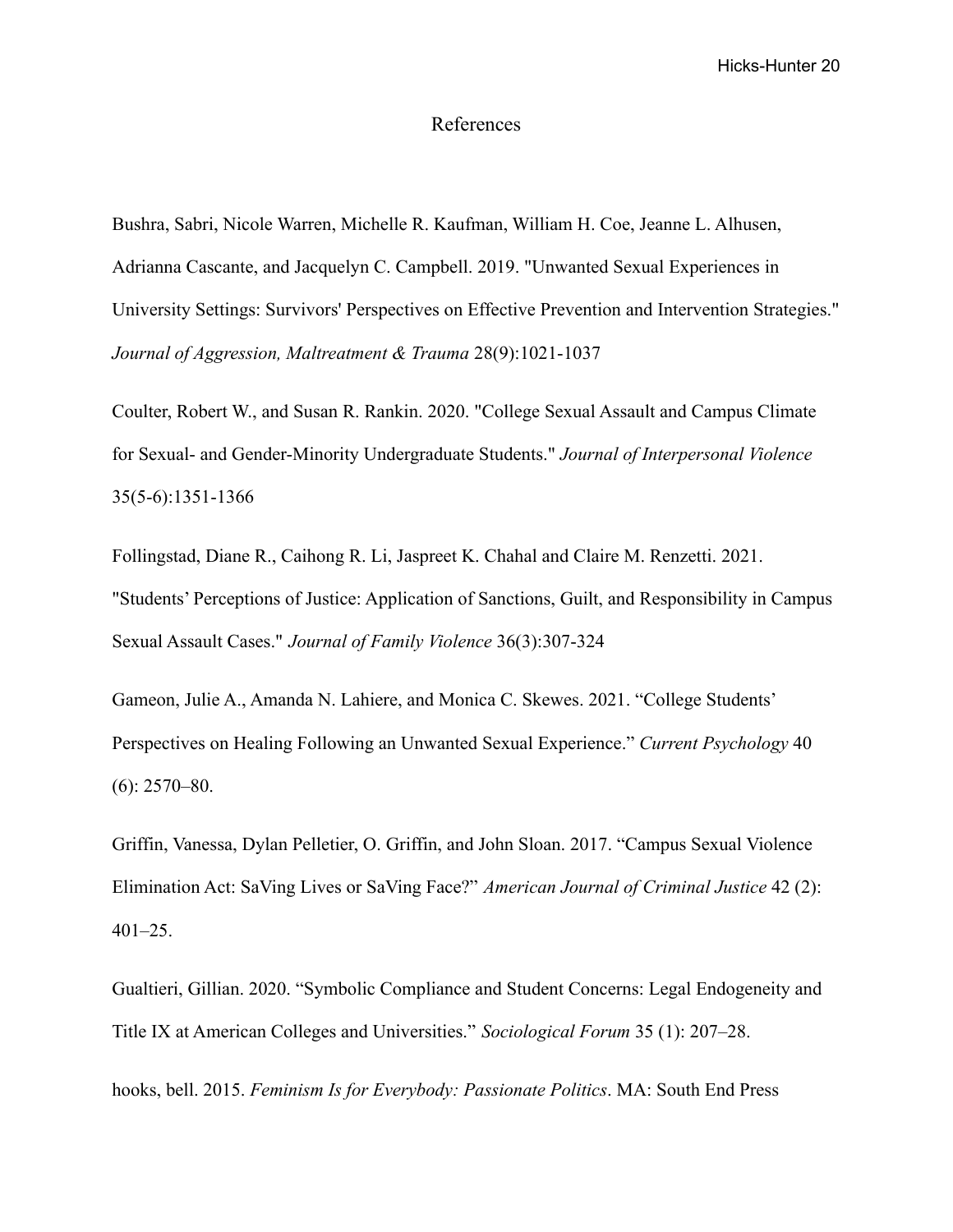hooks, bell. 1984 *Feminist Theory: From Margin to Center.* MA: South End Press

hooks, bell. 2004. *The Will to Change: Men, Masculinity, and Love.* New York: Atria Books

Ingrey, Jennifer. 2016. "Gender Oppression". *The Wiley-Blackwell Encyclopedia of Gender and Sexuality Studies*. Retrieved April 2022

(https://www.researchgate.net/publication/316363719\_Gender\_Oppression)

Kettrey, Heather Hensman, and Robert A. Marx. 2021. "Effects of Bystander Sexual Assault Prevention Programs on Promoting Intervention Skills and Combatting the Bystander Effect: A Systematic Review and Meta-Analysis." *Journal of Experimental Criminology* 17(3): 343–67.

Tewksbury, R.A. & Mustaine, Elizabeth. 2010. Cohen, Lawrence E., and Marcus K. Felson: Routine Activity Theory. Encyclopedia of Criminological Theory. 187-193.

Melnick, R. Shep. 2020. "Analyzing the Department of Education's Final Title IX Rules on Sexual Misconduct". Retrieved April 2022

(https://www.brookings.edu/research/analyzing-the-department-of-educations-final-title-ix-ruleson-sexual-misconduct/)

Richards, Tara N., Kathryn A. Branch, Steiner, Ruth E. Fleury, and Katherine Kafonek. 2017. "A Feminist Analysis of Campus Sexual Assault Policies: Results from a National Sample." *Family Relations* 66 (1): 104–15.

Selime, Salim R., Lee R. Eshelman, Prachi H. Bhuptani, and Terri L. Messman. 2022. "Latent Profiles of Social Reactions to Sexual Assault Disclosure Among Undergraduate Women." *Psychology of Women Quarterly* 46(1): 66–81.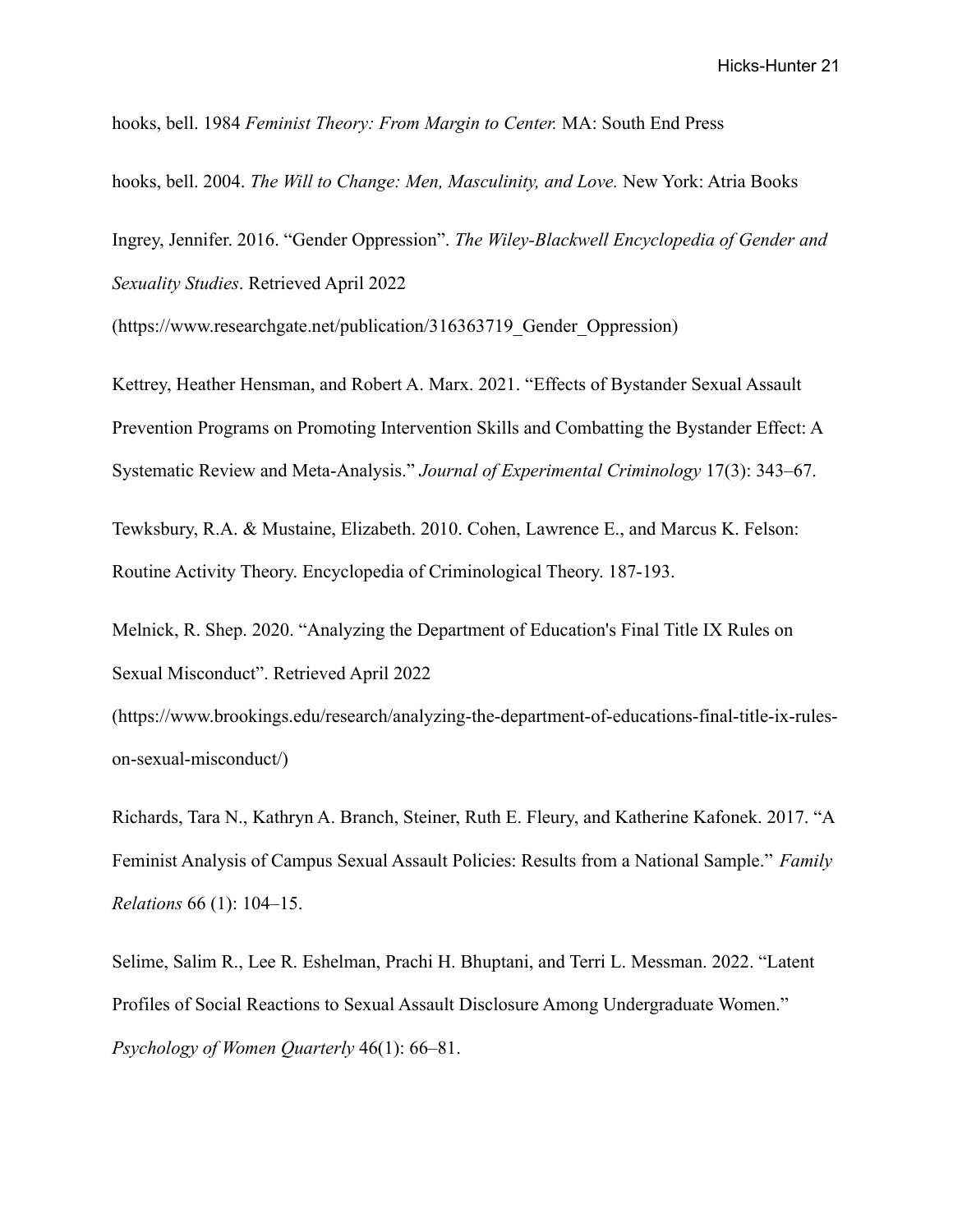Senn, Charlene Y., Misha Eliasziw, Karen L. Hobden, Ian R. Newby-Clark, Paula C. Barata, H. Lorraine Radtke, and Wilfreda E. Thurston. 2017. "Secondary and 2-Year Outcomes of a Sexual Assault Resistance Program for University Women." *Psychology of Women Quarterly* 41(2): 147–62.

Senn, Charlene Y., Misha Eliasziw, Karen L. Hobden, Paula C. Barata, H. Lorraine Radtke, Wilfreda E. Thurston, and Ian R. Newby-Clark. 2021. "Testing a Model of How a Sexual Assault Resistance Education Program for Women Reduces Sexual Assaults." *Psychology of Women Quarterly* 45 (1): 20–36.

Seo, Sunmi, Tricia H. Witte, Deborah M. Casper & Shelton Owen. 2021. "Helping Friends and Strangers in Risky Situations: Outcomes of Bystander Interventions for Sexual Assault and Dating Violence." *Journal of Aggression, Maltreatment & Trauma* 3(1-22):44-87

Swim, J. K., & Hyers, L. L.2009. *Handbook of Prejudice, Stereotyping, and Discrimination*. New York: Psychology Press.

Walsh, Kate, Aaron L. Sarvet, Shamus Khan, Tse-Hwei Choo, Melanie Wall, John Santelli, Patrick Wilson, et al. 2021. "Socio-Ecologically Constituted Types of Sexual Assault." *Psychology of Women Quarterly* 45 (1): 8–19.

World Health Organization 2022. "Violence Against Women." Retrieved April 2022 (https://www.who.int/health-topics/violence-against-women#tab=tab\_1)

Worthen, Meredith G. F., and Samantha A. Wallace. 2021. "Why should I, the One Who was Raped, be Forced to Take Training in what Sexual Assault Is?" Sexual Assault Survivors' and